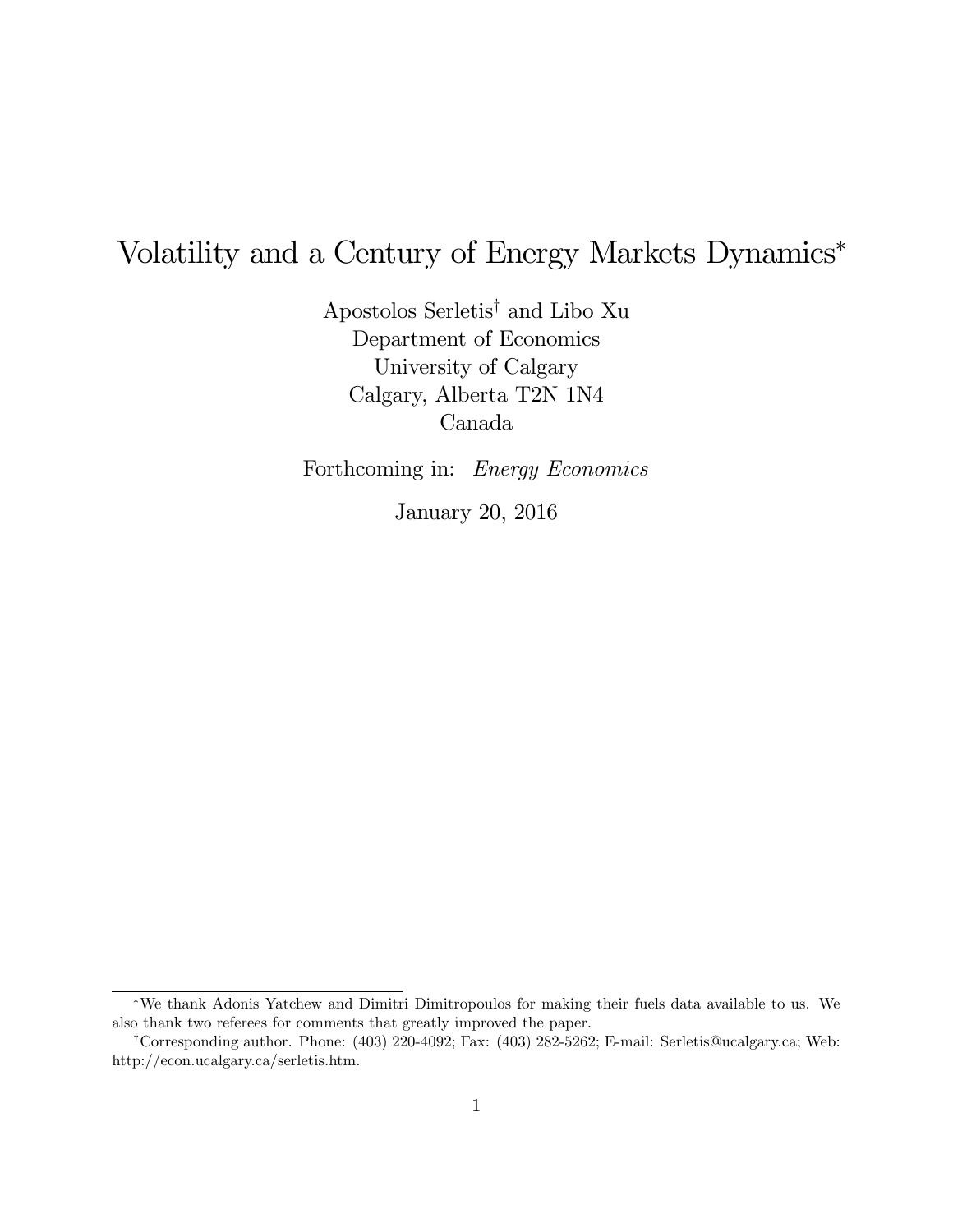#### Abstract:

How similar is the price behavior of oil, natural gas, and coal? Are there any interactions among these three fuel prices and their volatilities? Using the Yatchew and Dimitropoulos (2015) annual data for the United States, over the period from 1870 to 2014, and state-ofthe-art econometric methodology, we explore for spillovers and interactions among the three energy markets. In doing so, we use a range of univariate and multivariate volatility models. The key contribution to the literature is the estimation of a trivariate BEKK model that allows for the interdependence of oil, natural gas, and coal returns and volatilities, using the longest span prices that have ever been studied before.

JEL classification: E32, C32.

Keywords: Oil, Natural gas, Coal, Volatility, VARMA, GARCH-in-Mean model.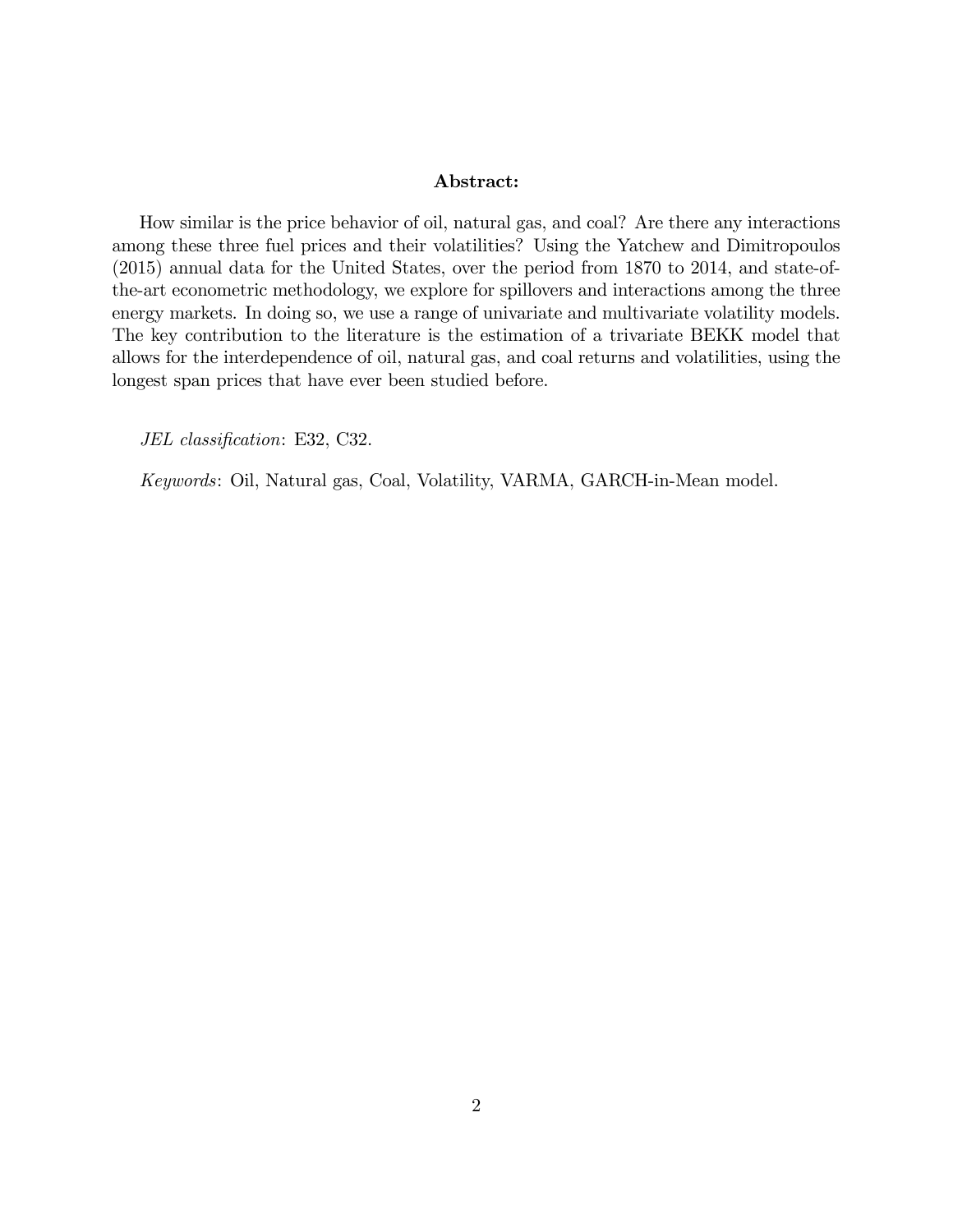# 1 Introduction

In recent years, multivariate volatility models are becoming standard in economics and finance. These models, first proposed by Bollerslev *et al.* (1988), allow for rich dynamics in the variance-covariance structure of time series, making it possible to model spillovers in both the values and the conditional variances of the series under study. They can be used to investigate a large number of issues in economics and finance. For example, as Bauwens et al.  $(2006, p. 79)$  put it, "is the volatility of a market leading the volatility of other markets? Is the volatility of an asset transmitted to another asset directly (through its conditional variance) or indirectly (through its conditional covariances)? Does a shock on a market increase the volatility on another market, and by how much? Is the impact the same for negative and positive shocks of the same amplitude?"

In this paper we estimate univariate and multivariate volatility models for the prices of three hydrocarbons  $\sim$  oil, natural gas, and coal  $\sim$  using the Yatchew and Dimitropoulos (2015) annual data for the United States that span over a century, from 1870 to 2014. The key contribution to the literature is the estimation of a trivariate volatility model that explores the interdependence of oil, natural gas, and coal prices and volatilities, using the longest span data that have ever been studied before. Existing studies have used multivariate volatility models to explore the relationships among several electricity markets [see Worthington et al. (2005)], between oil and natural gas markets [see Ewing et al. (2002) and Serletis and Shahmoradi (2006), and between oil markets and financial or macroeconomic indicators [see Lee *et al.* (1995), Sadorsky (2012), Elder and Serletis (2010), and Rahman and Serletis (2012)]. However, to the best of our knowledge, no study has used multivariate volatility models to model oil, natural gas, and coal prices in a systems context, although there is similar work by Efimova and Serletis (2014) who model crude oil, natural gas, and electricity prices using daily data for the United States over a short period, from 2001 to 2013.

Our research is distinguished from the current literature in a number of ways. The present paper is significantly different from Efimova and Serletis (2014), and even though our research question is similar to Ewing *et al.*  $(2002)$ , who discuss the volatility transmission in the oil and natural gas markets, our empirical models have more features. We use a long span, low frequency data set, over the period from 1870 to 2014, and model the returns of oil, natural gas, and coal which are all raw non-renewable energy resources and are the main utilized fuels for energy worldwide. Although temporally aggregated data exhibit smaller GARCH effects than higher frequency data, since the persistence of conditional volatility tends to increase with the sampling frequency, we fit the univariate and multivariate volatility models to the low frequency data. Also, there is no simple method which links the presented ARCH and GARCH effects to the estimation results at higher frequencies  $\sim$  see Drost and Nijman (1993), Hafner (2008), and Zivot (2009) for more details regarding these issues.

This paper is also significantly different from Efimova and Serletis (2014). Their work uses daily data (over the period from January 2, 2001 to April 26, 2013) and focuses on two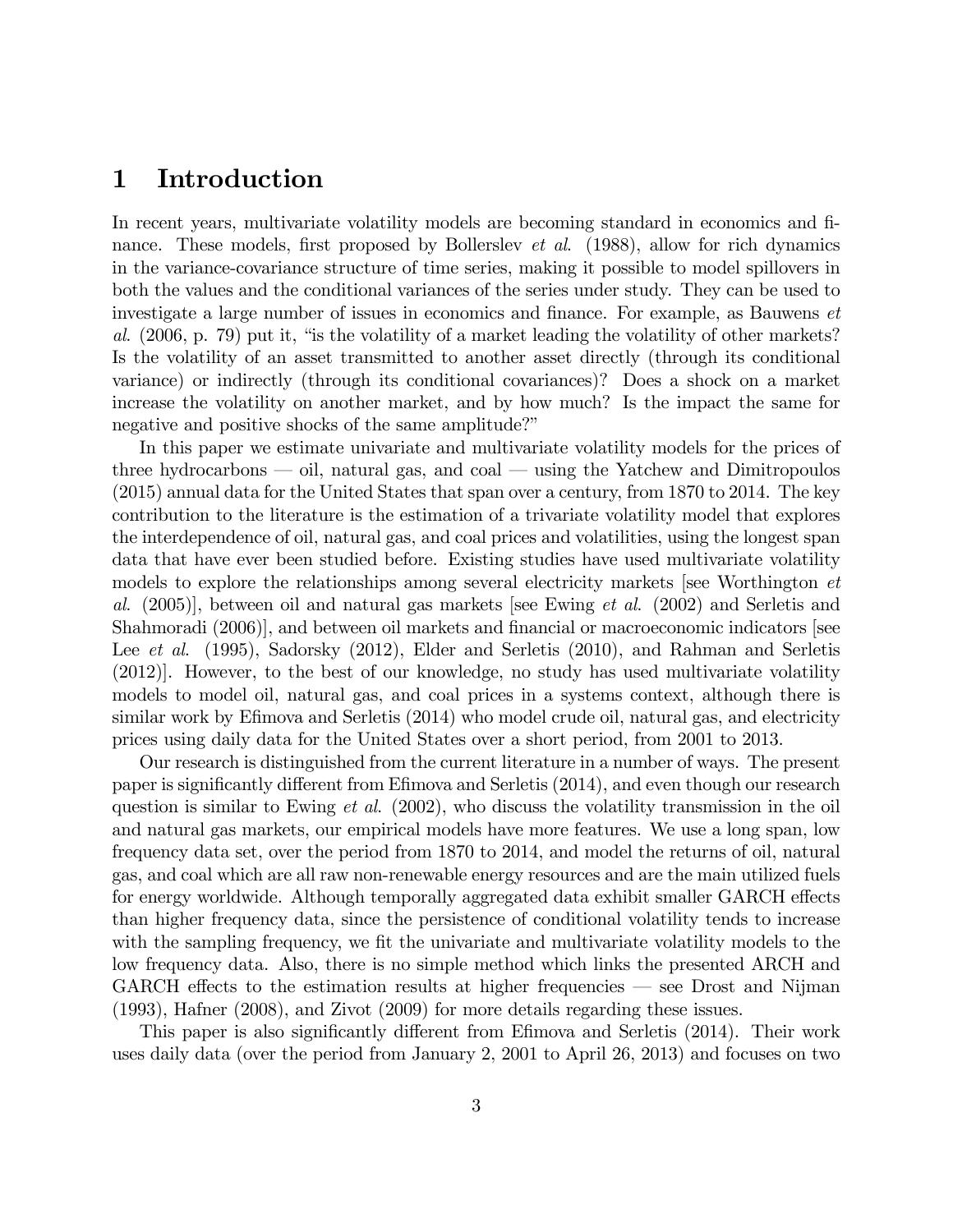primary forms of energy (oil and natural gas) and an energy carrier (electricity), produced using these two primary energy sources. In this paper we derive univariate forecasting model specifications for three primary energy sources  $\sim$  oil, natural gas, and coal  $\sim$  based on annual time series data. We also model and investigate the spillovers and interactions among the three primary energy sources using the longest span annual price series (from 1870 to 2014) that have ever been studied before. Forecasts of hydrocarbons prices and estimates of the spillovers and interactions among the hydrocarbons markets affect the economic outlook of the country, guiding the development of natural resources and investments in infrastructure. They also play an important role in firm investment and production. Users of hydrocarbons price forecasts and estimates of spillovers and interactions among the hydrocarbons markets include governments, central banks, international organizations, and a range of industries in the broad areas of manufacturing, mining, and utilities.

We focus on the price of crude oil, although oil is not consumed directly but is used as a factor of production in the refining industry (in the production of gasoline, diesel, heating oil, and jet fuel). We are interested in the interaction between the oil market and the coal market, because even before the emergence of a global oil market in the 1970s, there was a well developed market for coal. In fact, coal was the primary fuel in shipping until the 1920s and in railroading and home heating until the 1950s. We are also interested in the interaction between the oil and coal markets and the natural gas market, because natural gas competes with coal in producing electricity and in the manufacturing of chemicals and metals. In 2011, for example, 35.3% of the U.S. energy was generated by oil, while natural gas contributed 24.8%, and coal contributed 19.7%. These fuels exhibit some degree of substitutability and their prices are closely correlated, suggesting that we model interactions among the different markets in a systems context. See Kilian (2015) for more details regarding a historical perspective of the evolution of the oil, coal, and natural gas markets in the United States.

The outline of the paper is as follows. In Section 2 we present the Yatchew and Dimitropoulos (2015) price data on the three hydrocarbons and investigate their time series properties using unit root and stationarity tests. In Section 3 we present two alternative formulations of univariate volatility models for each fuel return and in Section 4 we estimate a trivariate volatility model that explores the interdependence of oil, natural gas, and coal returns and volatilities. The final section briefly concludes the paper.

## 2 Data and Basic Facts

We use the Yatchew and Dimitropoulos (2015) annual data on oil and coal for the period from 1870 to 2014 and for natural gas for the period from 1919 to 2014. It is the same data that Yatchew and Dimitropoulos (2015) use and were obtained from Manthy (1978) prior to 1973 and augmented using prices published by the U.S. Energy Information Administration from 1973 to 2014. See Yatchew and Dimitropoulos (2015) for more details regarding the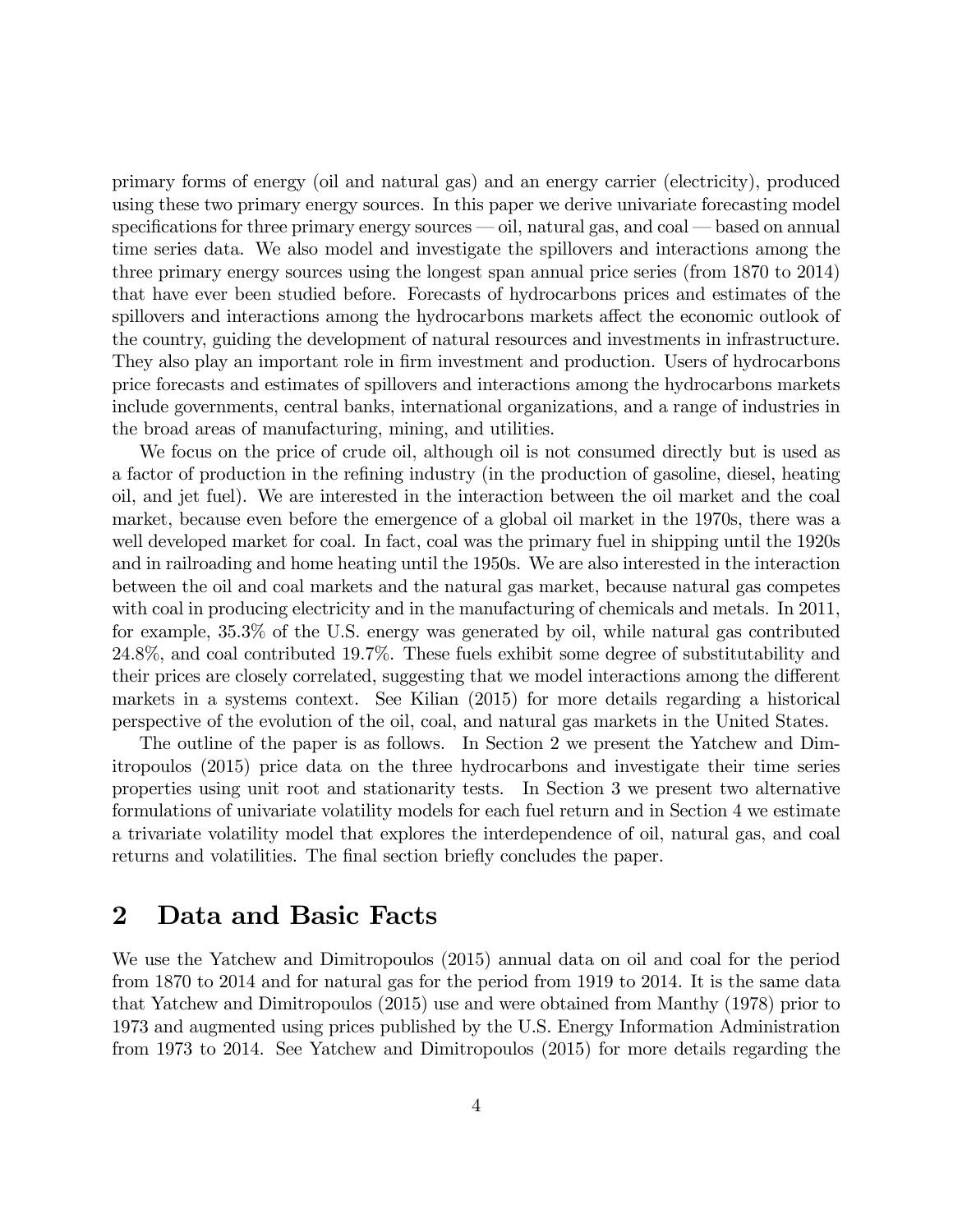fuels data.

Figures 1 to 3 plot the natural logs of the oil, natural gas, and coal prices, and their returns, respectively. The oil price is dollars per barrel, the natural gas price is cents per 1000 cubic feet, and the coal price is dollars per ton. Table 1 presents summary statistics for the log levels,  $\ln o_t$ ,  $\ln g_t$ ,  $\ln c_t$ , and the first differences of the logs,  $\Delta \ln o_t$ ,  $\Delta \ln g_t$ , and  $\Delta \ln c_t$ , of the three price series. In general, the p-values for skewness and kurtosis point to significant deviations from symmetry and normality with both the logged series and the first differences of the logs. In fact, the Jarque-Bera (1980) test statistic, distributed as a  $\chi^2(2)$ under the null hypothesis of normality, rejects the null hypothesis.

One interesting feature of the data is the contemporaneous correlation between the different prices series. These correlations are reported in Table 2 for log levels (in panel A) and for first differences of log levels (in panel B). To determine whether these correlations are statistically significant, Pindyck and Rotemberg (1990) is followed and a likelihood ratio test of the hypotheses that the correlation matrices are equal to the identity matrix is performed. The test statistic is

 $-2\ln\left(|R|^{N/2}\right)$ 

where  $|R|$  is the determinant of the correlation matrix and N is the number of observations. This test statistic is distributed as  $\chi^2$  with  $0.5q(q-1)$  degrees of freedom, where q is the number of series. The test statistic is 724.811 with a p-value of 0.000 for the logged prices and 74.145 with a p-value of 0.000 for the first differences of the logs. Clearly, the hypothesis that these price series are uncorrelated is rejected. Notice, however, that the correlations indicate a weak relationship between the natural gas and coal price series. The correlation patterns documented in Table 2 manifest in the graphical representation of the logged levels of the series in Figure 4.

The first step in volatility modelling and the examination of trends in a set of variables is to test for the presence of a stochastic trend (a unit root) in the autoregressive representation of each individual series. Nelson and Plosser (1982) argue that most macroeconomic and financial time series have a unit root (a stochastic trend), and describe this property as one of being 'difference stationary' so that the first difference of a time series is stationary. An alternative ëtrend stationaryímodel has been found to be less appropriate.

We conduct a battery of unit root and stationary tests in panel A of Table 3 in the natural logs of each price series. In particular, we use the Augmented Dickey-Fuller (ADF) test [see Dickey and Fuller (1981)] and the Dickey-Fuller GLS test [see Elliot, Rothenberg, and Stock (1996)], assuming both a constant and trend, to determine whether the series have a unit root. The optimal lag length is taken to be the order selected by the Bayesian information criterion (BIC), after we assume a maximum lag length of 4 for each series. Moreover, given that unit root tests have low power against trend stationary alternatives, we also use the KPSS test [see Kwiatkowski *et al.* (1992)] to test the null hypothesis of stationarity around a trend. As shown in panel A of Table 3, the null hypothesis of a unit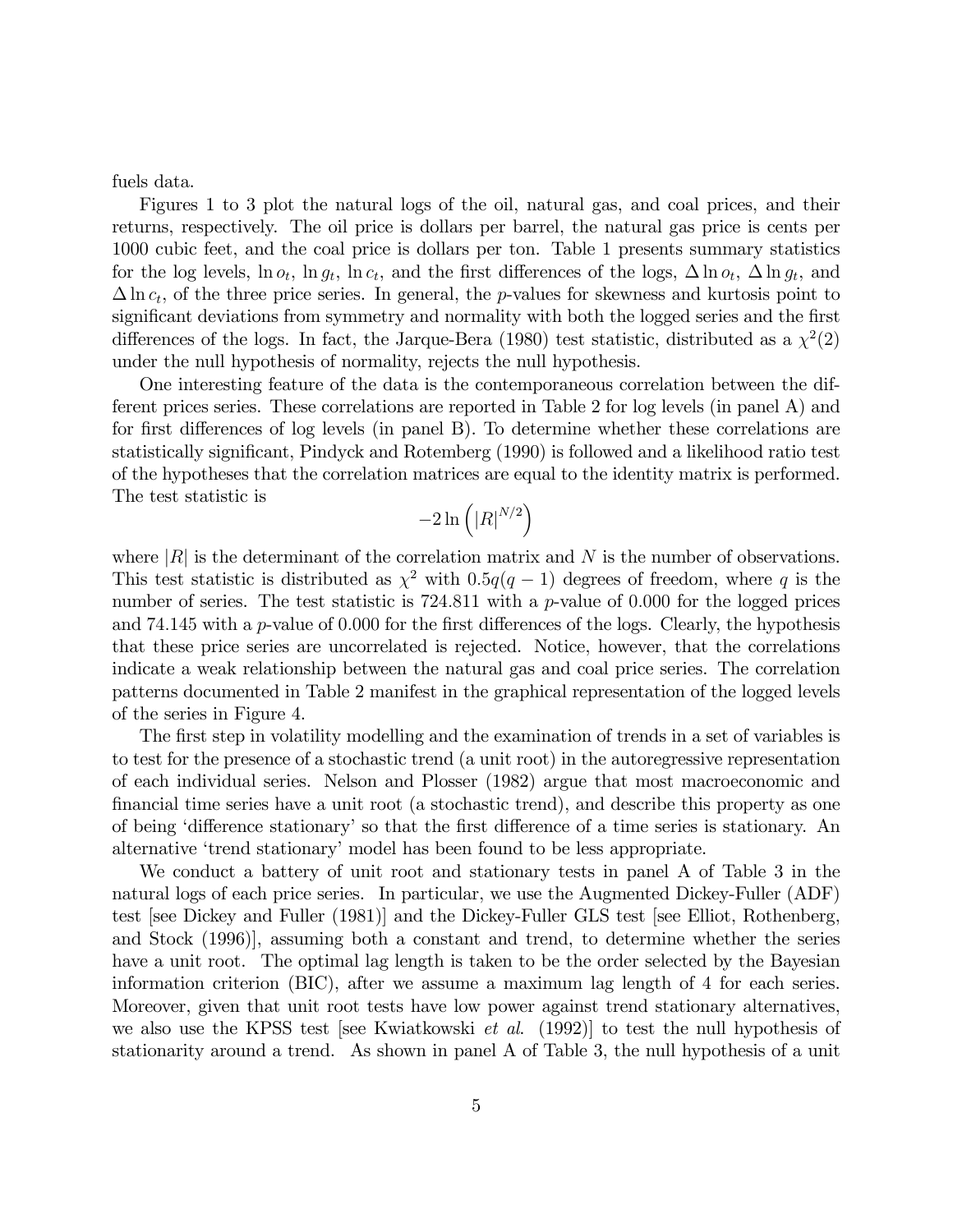root cannot in general be rejected at conventional significance levels by both the ADF and DF-GLS test statistics. Moreover, the null hypothesis of trend stationarity can be rejected at conventional significance levels by the  $\hat{\eta}_{\tau}$  KPSS test.<sup>1</sup> We thus conclude that each of the three fuel prices is nonstationary, or integrated of order one,  $I(1)$ . In panel B of Table 3 we repeat the unit root and stationarity tests using the first differences of the logarithms of the series. The null hypotheses of the ADF and DF-GLS tests are in general rejected and the null hypothesis of the KPSS test cannot be rejected, suggesting that the first differences of the logarithms of the series are stationary, or integrated of order zero,  $I(0)$ .

Due to the presence of unit roots in the logged levels, in the next section we estimate all univariate volatility models using the first differences of the logarithms of the series,  $\Delta \ln o_t$ ,  $\Delta \ln g_t$ , and  $\Delta \ln c_t$ . Therefore, we actually model each fuel return in the univariate volatility models.

# 3 Univariate Volatility Modelling

This section presents a range of univariate GARCH models for oil, natural gas, and coal returns. As Efimova and Serletis (2014, pp. 265) put it, "univariate GARCH models have been neglected by academic research in recent years despite their strong performance. Moreover, univariate models produce accurate forecasts, converge much faster in maximum likelihood estimation, and allow for the inclusion of a significant number of additional parameters whereas multivariate systems quickly become overparameterized."

### 3.1 Oil

In this section, we estimate two GARCH  $(1,1)$  models that differ in their mean equations to model the annual oil return. The first mean equation is a random walk with drift

$$
\Delta \ln o_t = \beta_0 + \varepsilon_t \tag{1}
$$

where  $\Delta \ln o_t$  is the first difference of the logarithm of the oil price. The number of autoregressive (and moving-average) terms in equation (1) was chosen using the Bayesian Information Criterion (BIC). The second mean model is equation (1) augmented with a GARCH-in-Mean term, as follows

$$
\Delta \ln o_t = \beta_0 + \beta_1 h_t + \varepsilon_t \tag{2}
$$

where  $h_t$  is the time-varying variance of the oil return.

<sup>&</sup>lt;sup>1</sup>It should be noted that the KPSS test has limitations, as there are size distortions from the number of observations and the persistence of the data. For example, some data tend to be persistent even when they are actually stationary, and the KPSS test may reject the null of stationarity under this circumstance. In this regard, Caner and Kilian (2001) suggest that monthly and quarterly data based on small samples mainly suffer from this issue.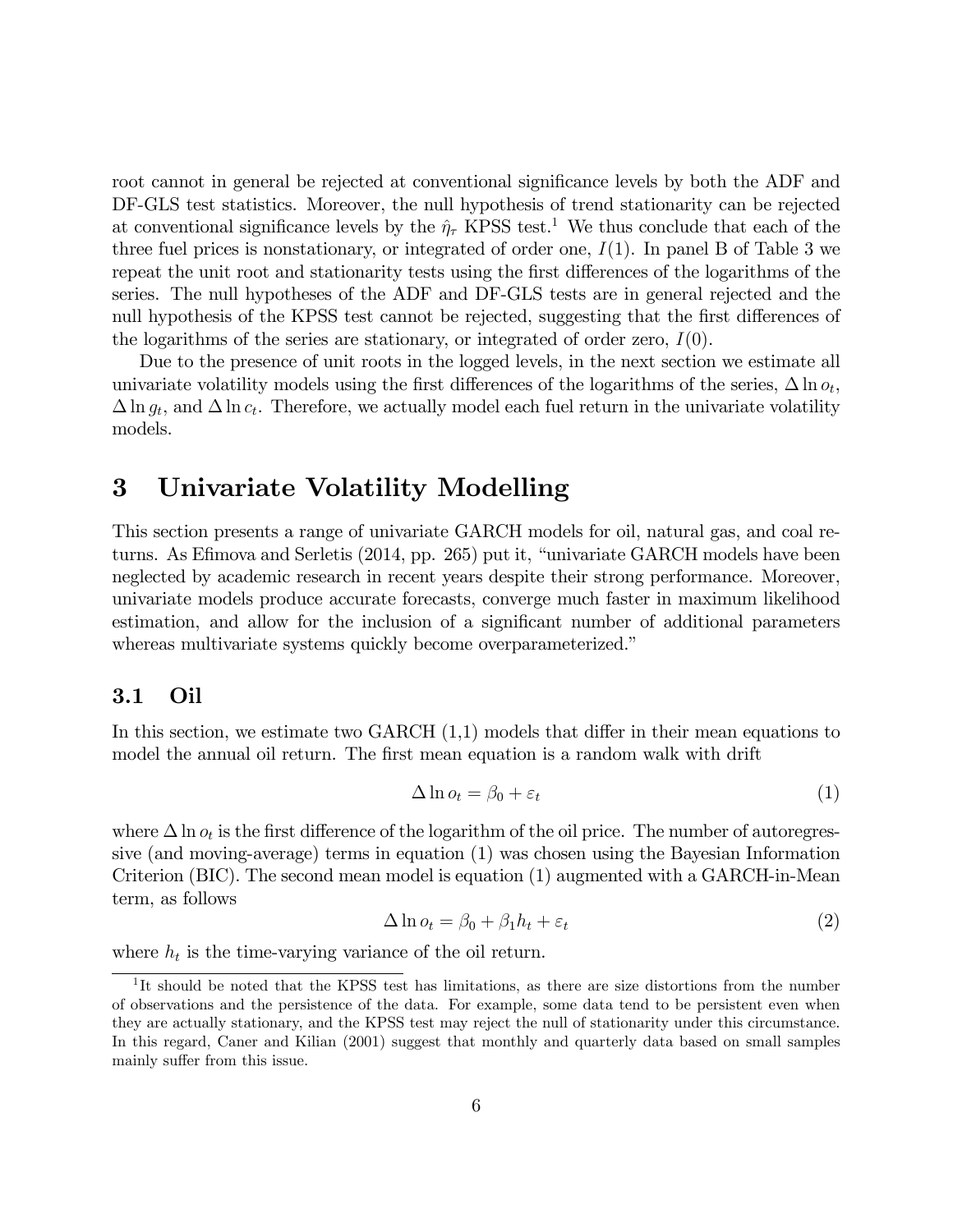We use a GARCH  $(1,1)$  specification for the variance equation and also include the GJR asymmetry coefficient of Glosten *et al.* (1993),  $\varepsilon_{t-1}^2 \times I_{\varepsilon < 0}(\varepsilon_{t-1})$ , which captures the disproportionate response of a commodity's variance to unexpected return decreases. The resulting variance equation is

$$
h_t = c_0 + a_1 \varepsilon_{t-1}^2 + b_1 h_{t-1} + d_1 \varepsilon_{t-1}^2 I_{\varepsilon < 0}(\varepsilon_{t-1}).\tag{3}
$$

The empirical estimates for both models, equations (1) and (3) and equations (2) and (3), using the annual data from 1870 to 2014, are presented in panels A and B of Table 4. The estimation is performed in RATS 8.3. The GARCH-in-Mean coefficient in the extended oil return equation  $(2)$  is large and statistically significant, suggesting that current oil return volatility has a significant impact on the direction or magnitude of the oil return. Moreover, since the two GARCH models (the baseline and extended) are nested, their log-likelihood values are directly comparable. We find that the extended model, equations  $(2)$  and  $(3)$ , has a higher log-likelihood value than the baseline model, equations (1) and (3).

The most striking finding from the variance equation in panel B of Table 4 is the contrast of very high ARCH coefficient on  $\varepsilon_{t-1}^2$  and a moderate GARCH coefficient on  $h_{t-1}$ . This suggests that volatility reacts intensely to oil return movements, but shocks to the conditional variance die out quickly, thus rendering volatility spiky. Moreover, we find negative and statistically significant asymmetric effects  $(-0.780 \text{ with a } p\text{-value of } 0.011).$ 

Additionally, in panel C of Table 4 we report the log-likelihood values and diagnostic test statistics for the standardized residuals,  $\hat{\epsilon}_t = \epsilon_t/\sqrt{h_t}$ , including descriptive statistics, the Jarque-Bera statistic, the Ljung-Box Q test for residual autocorrelation, and the McLeod-Li  $Q<sup>2</sup>$  test for squared residual autocorrelation. Both tests assume the null hypothesis that the data are independently distributed, and an alternative hypothesis of autocorrelation. The Q and  $Q^2$  statistics are reported for 10 lags, with p-values in parentheses. The Ljung-Box and McLeod-Li tests pass at conventional significance levels, suggesting that there is no significant evidence of autocorrelation in the levels or squares of the standardized residuals.

Finally, in panel D of Table 4 we present two structural break tests for each of the baseline and extended models. In part, this is related to the treatment of the data as having been governed by a single process over the course of one hundred years  $\sim$  a span over which energy markets in the United States (and globally) have undergone very significant structural changes due to technological innovation, revisions in regulatory regimes and market structures, the emergence of new players such as OPEC, and changes in the sources of supply and demand. We perform the Andrews and Ploberger (1994) and the Andrews-Quandt structural break tests for a single structural break at an unknown point within the sample. In particular, we generate a series of LM statistics at each of the points in the middle range of the data set, and use the maximum of the LM statistics as the test statistic in the case of the Andrews-Quandt test and the geometric mean of the LM statistics in the case of the Andrews and Ploberger (1994) test. According to the results in panel D of Table 4 (based on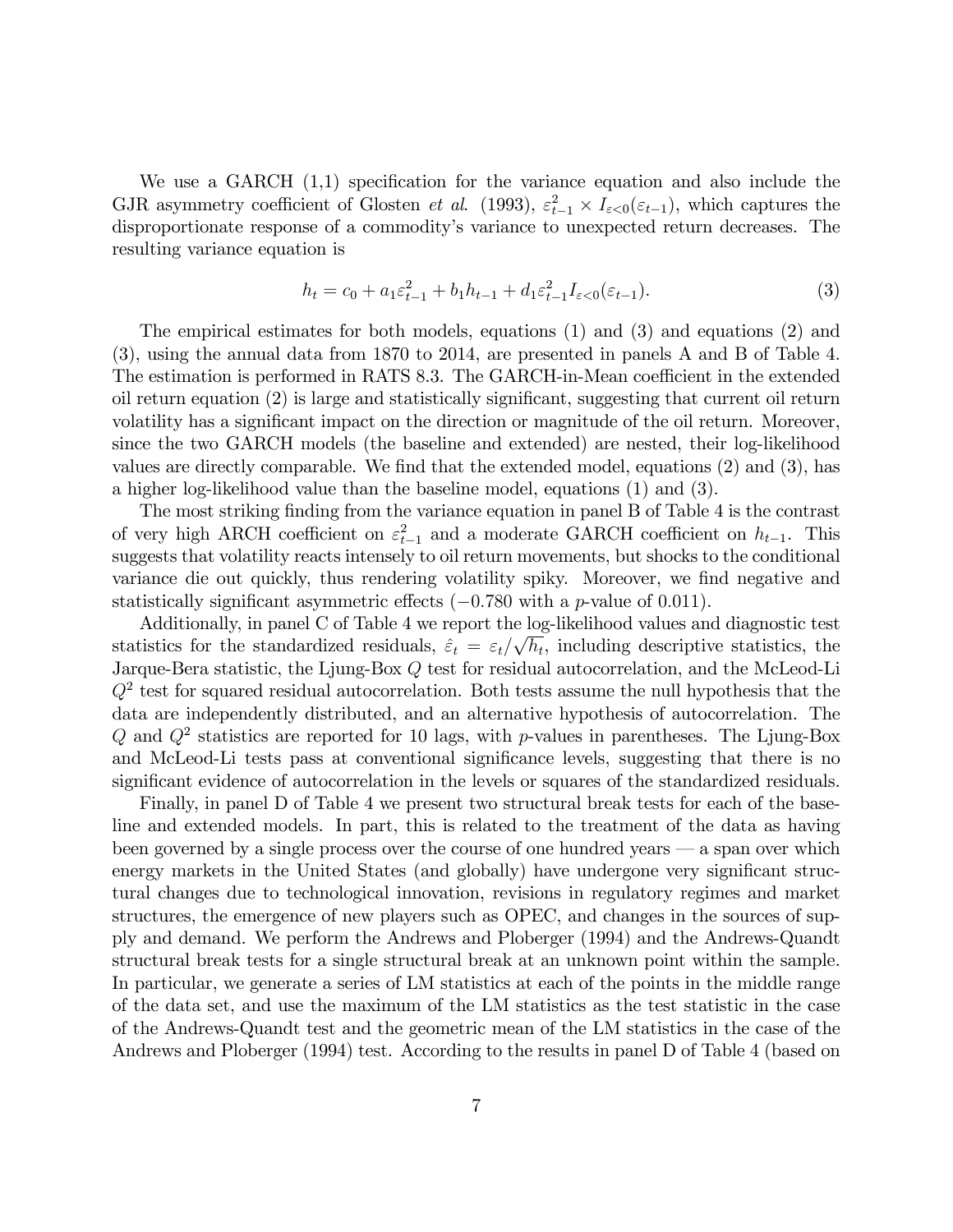asymptotic p-values computed as in Hansen (1997), the baseline model suggests a structural break in 1972, very close to the first oil crisis in 1973. However, this break is highly insignificant. Moreover, the structural break in the extended crude oil model is not significant as well. Therefore, we conclude that our model specifications fit the series of oil returns very well without a structural break, suggesting that the assumption of a single data generation process over this time-frame is a good one to make.

#### 3.2 Natural Gas

Like in the previous subsection, we estimate two univariate GARCH  $(1,1)$  models of natural gas returns which again differ only in their mean equations. The first model uses the following baseline MA (3) mean equation

$$
\Delta \ln g_t = \beta_0 + \beta_1 \varepsilon_{t-1} + \beta_2 \varepsilon_{t-2} + \beta_3 \varepsilon_{t-3} + \varepsilon_t \tag{4}
$$

where  $\Delta \ln g_t$  is the first difference of the logarithm of the natural gas price. Again, the number of  $(AR \text{ and}) \text{ MA terms in (4) was chosen using the Bayesian Information Criterion.}$ The second model for the mean equation is a MA (3) model augmented with a GARCH-in-Mean term

$$
\Delta \ln g_t = \beta_0 + \beta_1 \varepsilon_{t-1} + \beta_2 \varepsilon_{t-2} + \beta_3 \varepsilon_{t-3} + \beta_4 h_t + \varepsilon_t \tag{5}
$$

where  $h_t$  now denotes the time-varying variance of the natural gas return.

We use the same GARCH  $(1,1)$  variance specification as we did for oil

$$
h_t = c_0 + a_1 \varepsilon_{t-1}^2 + b_1 h_{t-1} + d_1 \varepsilon_{t-1}^2 I_{\varepsilon < 0}(\varepsilon_{t-1}).\tag{6}
$$

Empirical estimates for models (4) and (6) and (5) and (6), using the annual data from 1919 to 2014, are presented in Table 5, in the same fashion as those for oil in Table 4. Basically we get consistent estimates across the baseline and the extended model. The MA coefficients are all positive and statistically significant. Moreover, the GARCH-in-Mean coefficient in the extended natural gas return equation  $(5)$  is positive and statistically significant  $(1.698 \text{ with}$ a p-value of  $(0.094)$ , suggesting that natural gas return volatility has a large and significant effect on the change of the natural gas return.

Estimates of the variance equation coefficients are reported in panel B of Table 5. We find positive and statistically significant ARCH and GARCH effects,  $0.552$  with a p-value of 0.013 and 0.651 with a p-value of 0.000, respectively. In particular, we find that natural gas return volatility reacts less intensely to natural gas return movements compared to the case of oil and that shocks to the conditional variance are more persistent, rendering natural gas return volatility less spiky compared to the case of oil return volatility. Moreover, we find no significant asymmetric effects.

Panel C of Table 5 presents the log-likelihood values for models (4) and (6) and (5) and (6), as well a range of statistics and diagnostic tests applied to the standardized residuals,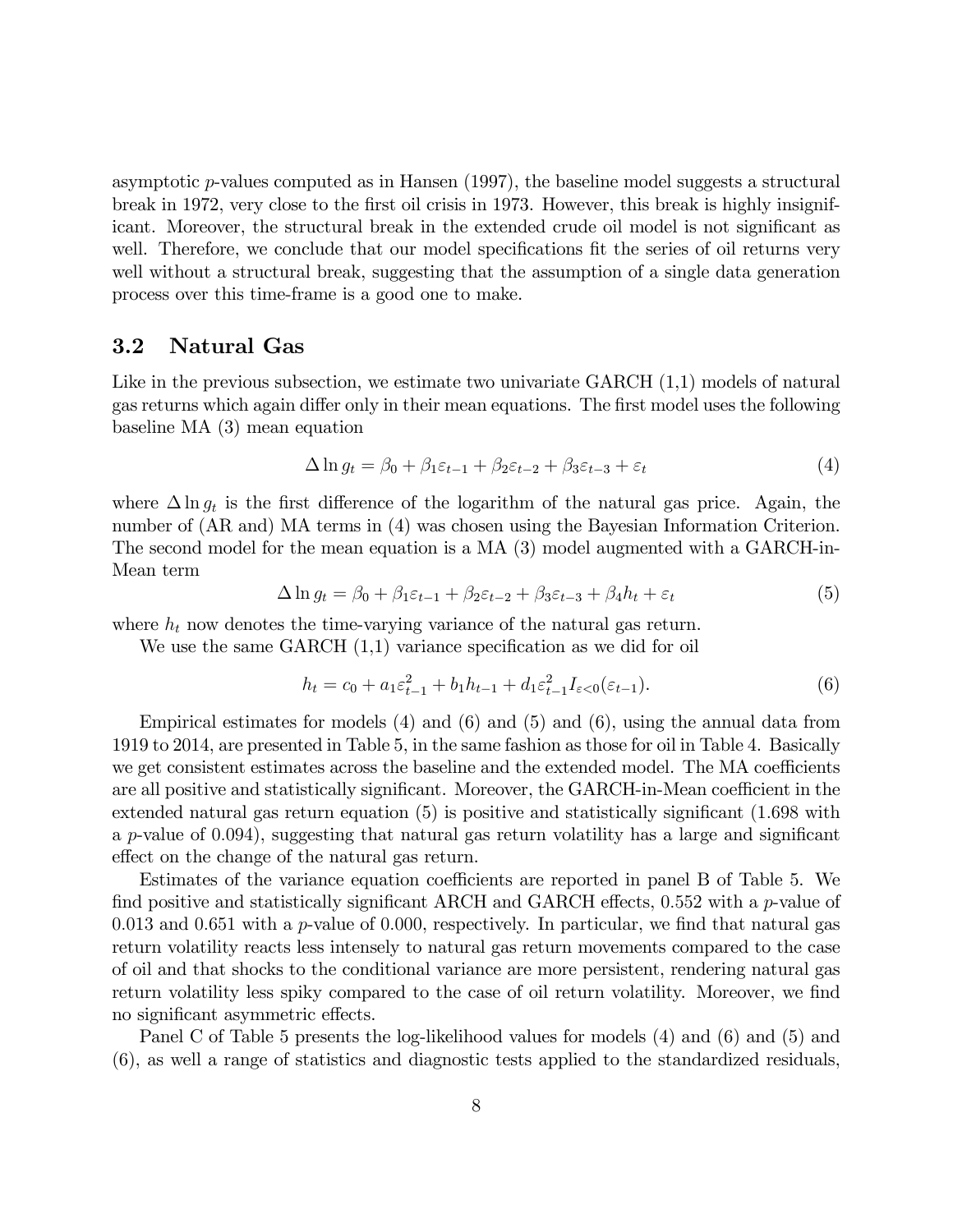in the same fashion as for oil in Table 4. These statistics and diagnostic tests suggest that the standardized residuals,  $\hat{\varepsilon}_t$ , are normally distributed and serially uncorrelated. We also report the two structural break tests in panel D of Table 5, and find that there does not exist a structural break in the series of natural gas returns.

### 3.3 Coal

Following the pattern established in the previous two subsections, we also construct two GARCH models for coal, starting with a baseline AR (1) model

$$
\Delta \ln c_t = \beta_0 + \beta_1 \Delta \ln c_{t-1} + \varepsilon_t \tag{7}
$$

where  $\Delta \ln c_t$  is the first difference of the logarithm of the coal price. Again, the number of AR and MA terms in equation (7) was chosen using the Bayesian Information Criterion. The second mean model for coal is an AR (1) model augmented with a GARCH-in-Mean term

$$
\Delta \ln c_t = \beta_0 + \beta_1 \Delta \ln c_{t-1} + \beta_2 h_t + \varepsilon_t.
$$
\n(8)

The variance equation for each model is again an asymmetric GARCH  $(1,1)$ 

$$
h_t = c_0 + a_1 \varepsilon_{t-1}^2 + b_1 h_{t-1} + d_1 \varepsilon_{t-1}^2 I_{\varepsilon < 0}(\varepsilon_{t-1}).\tag{9}
$$

Empirical estimates of models (7) and (9) and (8) and (9), using annual data from 1870 to 2014, are reported in Table 6, in the same fashion as those for oil and natural gas in Tables 4 and 5, respectively. Again we get consistent estimates across the baseline and the extended model. Moreover, the GARCH-in-Mean coefficient in the extended coal return equation (8) is statistically insignificant and the ARCH and GARCH terms in the variance equation (9) are both positive and statistically significant,  $1.057$  with a p-value of 0.000 and 0.546 with a  $p$ -value of 0.000, respectively. We also find negative but statistically insignificant asymmetric effects  $(-0.317 \text{ with a } p\text{-value of } 0.345)$ , and there is no evidence of a structural break in the series of coal returns.

# 4 Multivariate Volatility Modelling

In this section we follow Efimova and Serletis (2014) and estimate a trivariate vector autoregressive moving average (VARMA), GARCH-in-Mean, BEKK model [see Engle and Kroner (1995) for more details], which models natural gas, coal, and oil returns and volatilities as a system. We prefer the VARMA framework because it allows us to capture features of the data generating process in a more parsimonious way without adding a large number of parameters or lagged variables. This formulation allows us to model the transmission of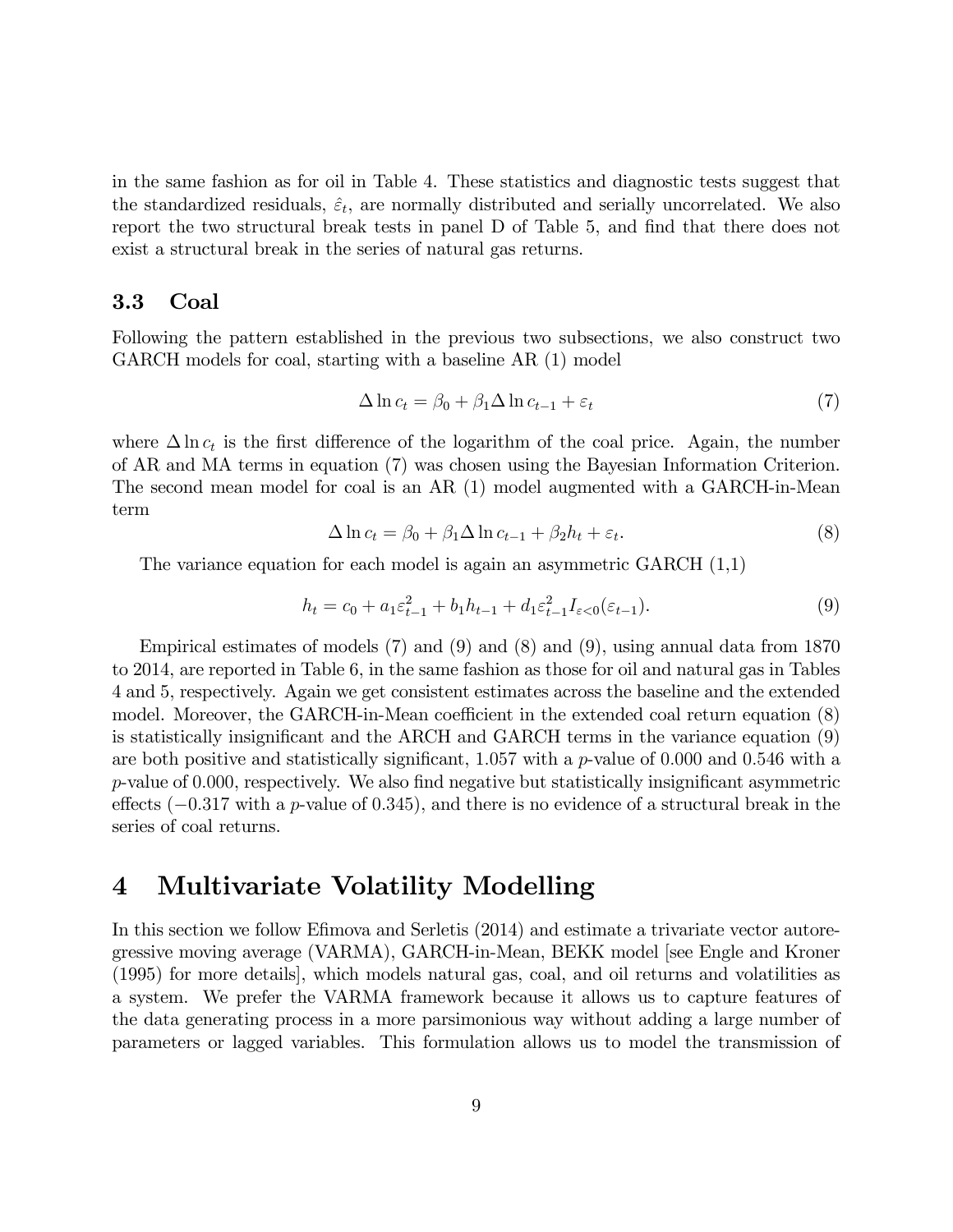return volatility from one fuel to another, and estimate the effects of volatility in any of the three markets on the return of each fuel.

For the mean equation, we choose a trivariate VARMA  $(1,1)$  specification in the first differences of the logarithms of the natural gas, coal, and oil prices (multiplied by 100) forming the dependent variables

$$
\boldsymbol{z}_t = \mathbf{a} + \boldsymbol{\Gamma} \boldsymbol{z}_{t-1} + \boldsymbol{\Psi} \sqrt{\boldsymbol{h}_t} + \boldsymbol{\Theta} \boldsymbol{e}_{t-1} + \boldsymbol{\epsilon}_t \tag{10}
$$

 $\vert \cdot$ 

$$
\boldsymbol{\epsilon}_{t} | \Omega_{t-1} \sim (\boldsymbol{0}, \boldsymbol{H}_{t}), \quad \boldsymbol{H}_{t} = \left[ \begin{array}{cc} h_{gg,t} & h_{gc,t} & h_{go,t} \\ h_{cg,t} & h_{cc,t} & h_{co,t} \\ h_{og,t} & h_{oc,t} & h_{oo,t} \end{array} \right]
$$

where  $\Omega_{t-1}$  is the information set available in period  $t-1$  and

$$
\mathbf{z}_{t} = \begin{bmatrix} \Delta \ln g_{t} \\ \Delta \ln c_{t} \\ \Delta \ln o_{t} \end{bmatrix}; \quad \boldsymbol{\epsilon}_{t} = \begin{bmatrix} \epsilon_{g,t} \\ \epsilon_{c,t} \\ \epsilon_{o,t} \end{bmatrix}; \quad \boldsymbol{h}_{t} = \begin{bmatrix} h_{gg,t} \\ h_{cc,t} \\ h_{oo,t} \end{bmatrix};
$$
\n
$$
\boldsymbol{\Gamma} = \begin{bmatrix} \gamma_{11} & \gamma_{12} & \gamma_{13} \\ \gamma_{21} & \gamma_{22} & \gamma_{23} \\ \gamma_{31} & \gamma_{32} & \gamma_{33} \end{bmatrix}; \quad \boldsymbol{\Psi} = \begin{bmatrix} \psi_{11} & \psi_{12} & \psi_{13} \\ \psi_{21} & \psi_{22} & \psi_{23} \\ \psi_{31} & \psi_{32} & \psi_{33} \end{bmatrix}; \quad \boldsymbol{\Theta} = \begin{bmatrix} \theta_{11} & \theta_{12} & \theta_{13} \\ \theta_{21} & \theta_{22} & \theta_{23} \\ \theta_{31} & \theta_{32} & \theta_{33} \end{bmatrix}
$$

In the trivariate model we use the first differences of the logarithms of the three fuel prices. The reason for using the first differences of the logarithms is that we find no cointegration in the log levels of the three fuel prices after implementing the Engle and Granger (1987) and Johansen (1988) cointegaration tests (these results are available upon request). Also, we do not consider structural breaks, since we have already shown that each fuel return does not have a structural break.

For the variance equation, we use the asymmetric BEKK model introduced by Grier *et* al.  $(2004)$ . We choose the BEKK $(1,1,1)$  specification, which is a multivariate extension of  $GARCH(1,1)$ . The resulting variance equation is

$$
\boldsymbol{H}_t = \boldsymbol{C}'\boldsymbol{C} + \boldsymbol{B}'\boldsymbol{H}_{t-1}\boldsymbol{B} + \boldsymbol{A}'\boldsymbol{\epsilon}_{t-1}\boldsymbol{\epsilon}'_{t-1}\boldsymbol{A} + \boldsymbol{D}'\boldsymbol{u}_{t-1}\boldsymbol{u}'_{t-1}\boldsymbol{D}
$$
(11)

where  $C, B, A$ , and  $D$  are  $3 \times 3$  matrices with  $C$  being a triangular matrix to ensure positive definiteness of  $H$ . This specification allows past volatilities,  $H_{t-1}$ , as well as lagged values of  $\epsilon \epsilon'$  and  $uu'$  to show up in estimating current volatilities of natural gas, coal, and oil returns. The asymmetry vector  $u_{t-1}$  is defined by  $u_{t-1} = \epsilon_{t-1} \circ I_{\epsilon < 0}(\epsilon_{t-1})$  where  $\circ$  is the Hadamard product. Since  $H$  matrix is symmetric, equation (11) produces six unique equations modeling the dynamic variances of natural gas, coal, and oil returns, as well the covariances between them. We refrain from adding additional explanatory variables, since our model already contains 30 mean equation parameters and 33 variance equation parameters, for a total of 63 free parameters.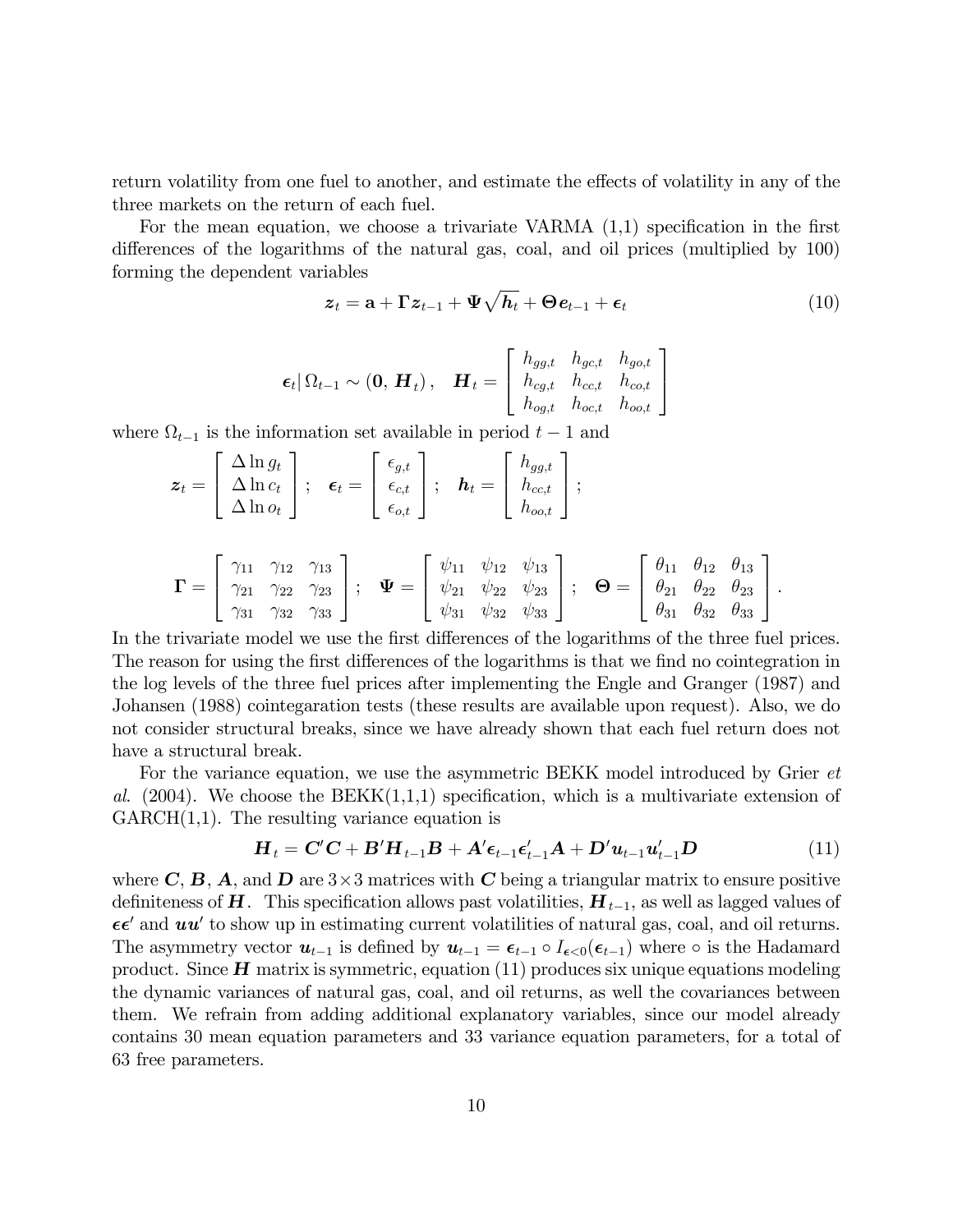### 4.1 Empirical Estimates

The trivariate BEKK model formed by equations (10) and (11) was estimated in Estima RATS (version 8.3) using quasi-Maximum Likelihood. We used the BFGS (Broyden, Fletcher, Goldfarb & Shanno) estimation algorithm, which is recommended for GARCH models, combined with the derivative-free Simplex pre-estimation method. Table 7 reports the coefficients obtained (with p-values in parentheses), as well as key diagnostics for the standardized residuals

$$
z_{jt} = \frac{\epsilon_{jt}}{\sqrt{h_{jt}}}
$$

for  $j =$  natural gas, coal, and oil.

The autoregressive coefficients in the  $\Gamma$  matrix are significant along the main diagonal, suggesting that for each of the fuels, today's return is a good predictor of tomorrow's return. In particular, natural gas returns will be high if they were high in the previous period, whereas coal and crude oil returns will be low if they were high in the previous period. Moreover, natural gas and oil returns experience significant spillover effects from each of the other markets whereas coal returns only receive spillover effect from the natural gas market.

The moving-average coefficients along the diagonal of the  $\Theta$  matrix are large and significant, suggesting that the dynamics of fuel returns are consistent with a typical ARMA process. In particular, only the natural gas return has a negative relationship with shocks originating in its own market. Another interesting result is that there are spillover effects in the MA terms as well. The natural gas and oil returns receive spillover effects form each of the other markets. For example, an unexpected increase of one unit in the coal return is associated with a 0:707 unit increase in the natural gas return in the next period. Similarly, an unexpected increase of one unit in the oil return is associated with a 0:407 unit increase in the natural gas return next period. We find that news in the natural gas and oil markets have very little effect on the coal market, suggesting that coal returns do not respond to surprise developments in each of the natural gas and oil markets.

The estimates of the GARCH-in-Mean coefficients matrix  $\Psi$  suggest that each of the fuel returns is affected by its own volatility. We find that only the natural gas return decreases when its own volatility increases, suggesting that natural gas returns will be low if there is a lot of uncertainty about the natural gas market. On the other hand, the returns of coal and oil increase as their volatilities increase. Also, the volatility in each market not only affects its own return but also has spillover effects on the other markets. For example, the natural gas return will increase if the volatility of coal and oil returns increases. Interestingly, the  $\Psi$  matrix shows that the response of each fuel return to the volatility in its own market and the response of each fuel return to the volatility in the other market are totally opposite. For example, the natural gas return decreases as its own volatility increases. However, the natural gas return increases as the volatilities increase in the other markets. Moreover, this pattern is also valid in the other two markets. Overall, we find that the volatility in each fuel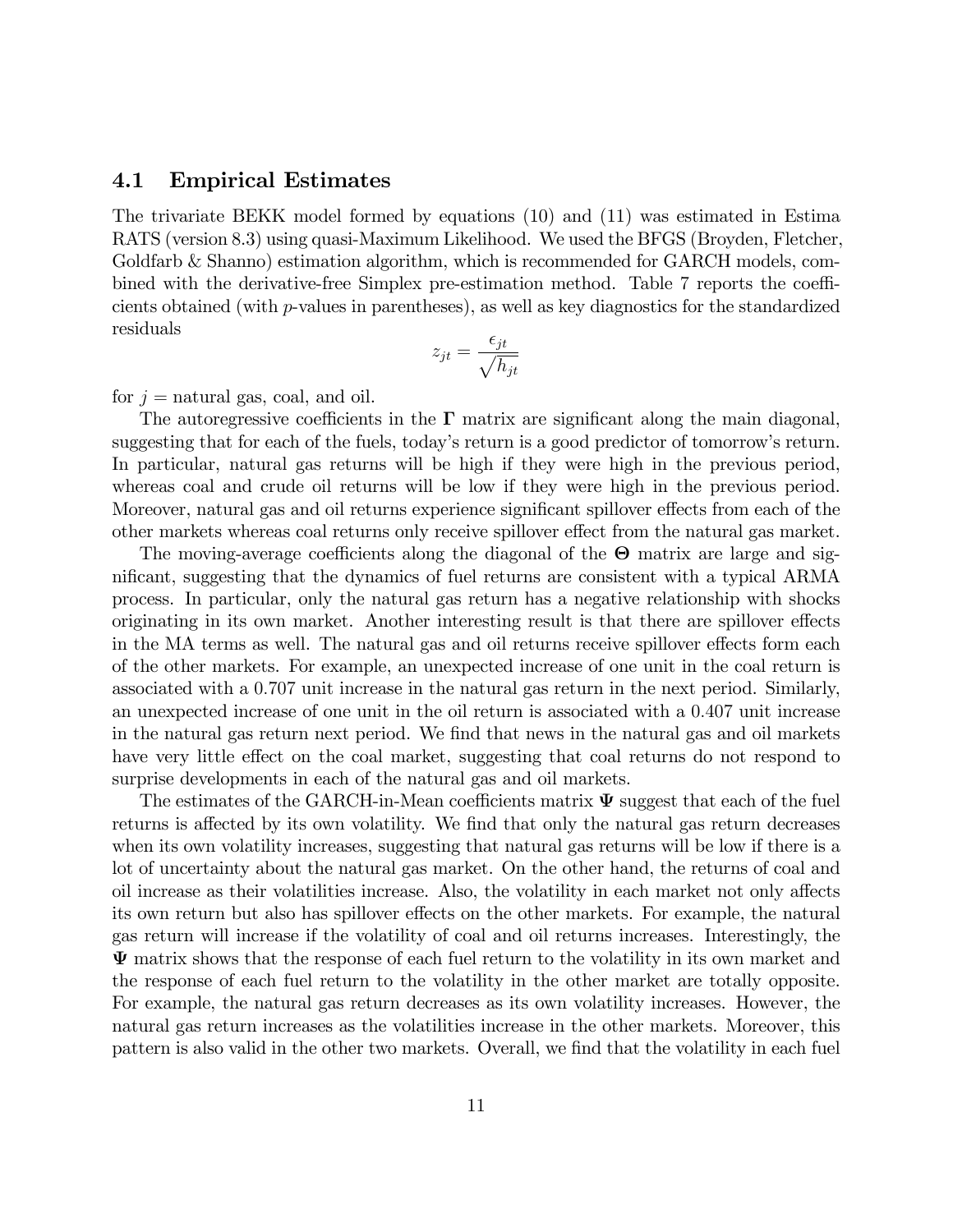return influences its own return. Moreover, the volatility shows significant spillover effects across markets.

Finally, we note that the spillover effects which we find in the autoregressive coefficients, moving-average coefficients, and the GARCH-in-Mean coefficients, are rather asymmetric in terms of the sign of the coefficients. This asymmetry could be found once we compare the significant coefficients (with  $p$  values less than 0.05) which lay on the off-diagonal of each of the  $\Gamma$ ,  $\Theta$  and  $\Psi$  matrices. For example,  $\psi_{12}$  implies that the natural gas return increases as the coal return volatility increases. The spillover effect of natural gas return volatility on the coal return is given by  $\psi_{21}$  and suggests the the coal return decreases as the natural gas return volatility increases. Therefore, the spillover effects of volatility on return are asymmetric between the natural gas and coal markets. Moreover, this pattern also exists when we look at  $\gamma_{12}$  and  $\gamma_{21}$ ,  $\gamma_{13}$  and  $\gamma_{31}$ ,  $\theta_{13}$  and  $\theta_{31}$ , and  $\psi_{13}$  and  $\psi_{31}$ . Obviously, these asymmetries show up between the natural gas and coal markets and exists between the natural gas and oil markets. Another interesting finding is related to the spillover effects between the coal and oil markets. It is found the spillovers are unidirectional. For example,  $\gamma_{32}$  implies that the oil return will be low if the coal return is high in the previous period. However, the oil return in the previous period has no effect on the coal return this period, since  $\gamma_{23}$  is statistically insignificant. This pattern could be found in the  $\Theta$  matrix as well. Therefore, we mainly observe spillovers from coal to oil.

The asymmetry found in the spillover effects given by the autoregressive coefficients, the moving-average coefficients, and the GARCH-in-Mean coefficients is in general consistent with the economic explanation provided by Hossain and Serletis  $(2016)$  who investigate interfuel substitution in the United States using annual price and quantity data over almost the same sample period as in the present paper. They show that the elasticities of substitution among oil, natural gas, and coal are positive and statistically significant, indicating substitutability and significant interactions among the three primary energy sources.

The estimates for the variance equation show high and significant ARCH coefficients along the main diagonal of the A matrix, except for the coal market. It suggests that volatility is persistent in the natural gas and oil markets. In particular, the oil return has the most persistent ARCH effect,  $\hat{a}_{33} = 1.085$ , implying an ARCH effect of 1.085<sup>2</sup>. The off diagonal elements of the  $\bf{A}$  matrix indicate significant spillover ARCH effects as well. For example, an unexpected change in the natural gas and coal returns will increase the volatility of the oil return, since  $\hat{a}_{13} = 1.127$  (with a p-value of 0.000) and  $\hat{a}_{23} = -1.081$  (with a p-value of 0:000). Also, an unexpected change in the coal return will increase the volatility of the natural gas return ( $\hat{a}_{21} = -0.589$  with a p-value of 0.000). A particular finding about ARCH effects is that the volatility of the coal return is affected by shocks in the oil and natural gas returns without responding to shocks in its own return. It implies that natural gas and oil shocks play a dominant role in the coal return volatility.

The main diagonal coefficients of the  $B$  matrix indicate that there are statistically significant GARCH effects only in the markets of natural gas and oil. This phenomenon happens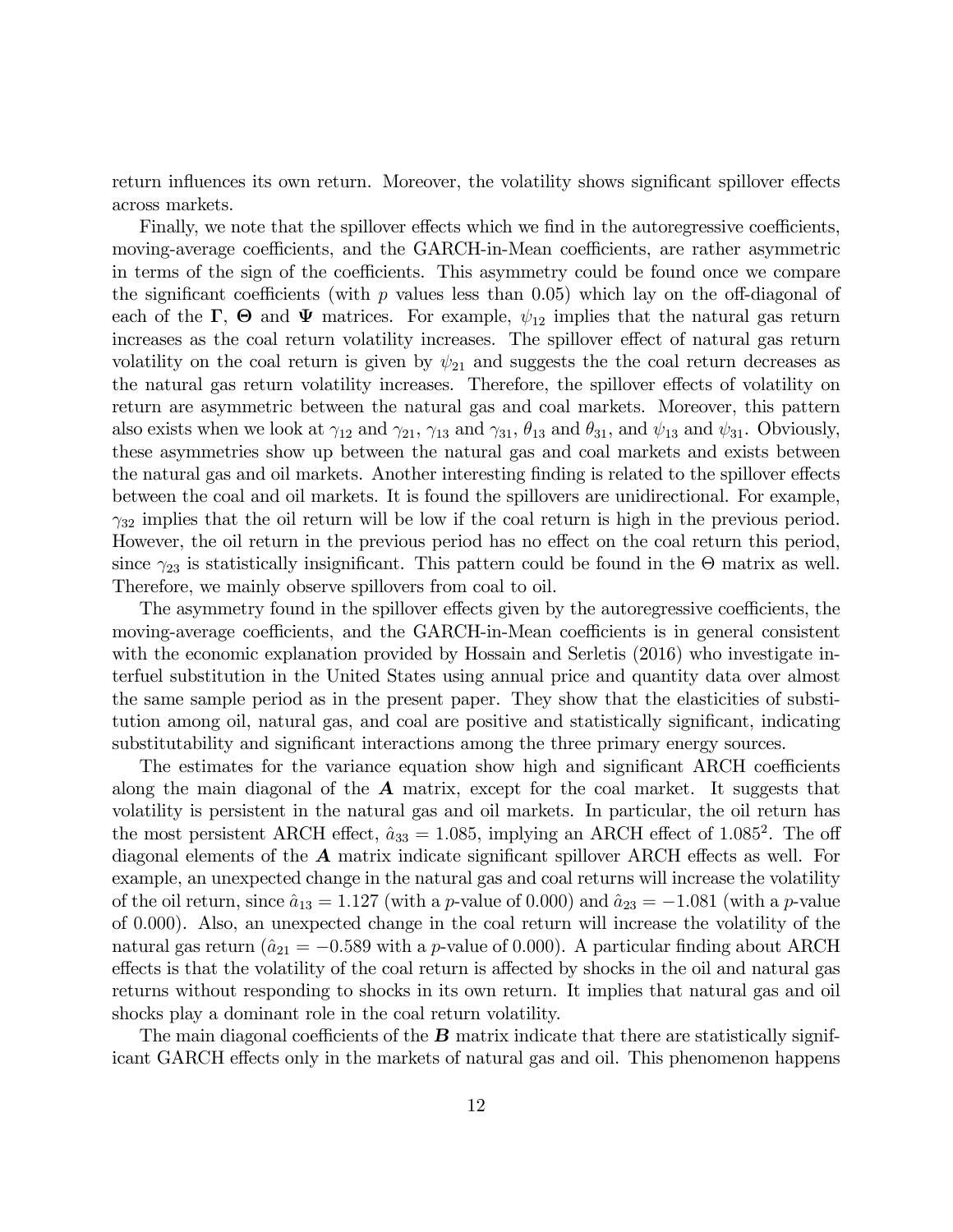in the ARCH effects as well. Moreover, the coal return volatility does not respond to the volatility in natural gas and oil returns. Therefore, the coal return volatility can be mainly explained by shocks in the natural gas and oil markets when we model the interactions among the three fuel markets. Regarding spillover GARCH effects, these effects are only seen in the oil market. It is found that the volatility in natural gas and coal returns will increase the oil return volatility slightly, because the spillover GARCH effect of natural gas  $(0.076^2)$  and the spillover GARCH effect of coal  $(0.106<sup>2</sup>)$  are small and significant.

Finally, the  $D$  matrix presents the asymmetric ARCH effects in the fuel markets. The diagonal coefficients of the  $D$  matrix suggest that negative shocks (bad news) to fuel returns are associated with more volatility in the natural gas and oil markets, compared with positive shocks (good news). Moreover, some spillover ARCH effects show asymmetries as well. The natural gas return will be more volatile if there is a negative shock to the coal return rather than a positive shock. In the case of coal, negative shocks to the natural gas and oil markets are associated with more volatility in the coal returns, compared with positive shocks. In the oil market, the oil return will be more volatile if there is a negative shock to the natural gas return. Overall, we find that positive and negative shocks play different roles in the volatility transmission across the three fuel markets.

Overall, the trivariate VARMA-BEKK model shows significant interactions among the three fuel returns, including spillovers from surprise return changes in one fuel to the return volatility of another fuel. Thanks to the long span data set and the powerful VARMA-BEKK model structure, we are able to not only detect these spillover effects, but also estimate their magnitude.

# 5 Conclusion

Fuel price and its return volatility are of great concern to market participants and policymakers. Being able to accurately forecast the volatility and predict its spillover effects carries direct implications for hedging and derivatives trading. Motivated by these considerations, we estimate univariate and multivariate volatility models for the prices of three hydrocar $b$ ons  $\sim$  oil, natural gas, and coal  $\sim$  using the longest span data that have ever been studied before. We contribute to the understanding of fuel price and fuel return volatility in energy markets, and suggest several effective models that would be of use to energy market participants, derivatives market participants, large energy consumers interested in hedging strategies, and policymakers. In particular, the use of low frequency data over nearly a 100-year time horizon in this paper help us understand the interactions of energy markets in the long term.

The optimal choice of the model would depend on the research question (e.g. forecasting versus price and volatility spillovers). The advantage of the multivariate volatility model is the potential to investigate the interactions among all three fuel prices, their returns, and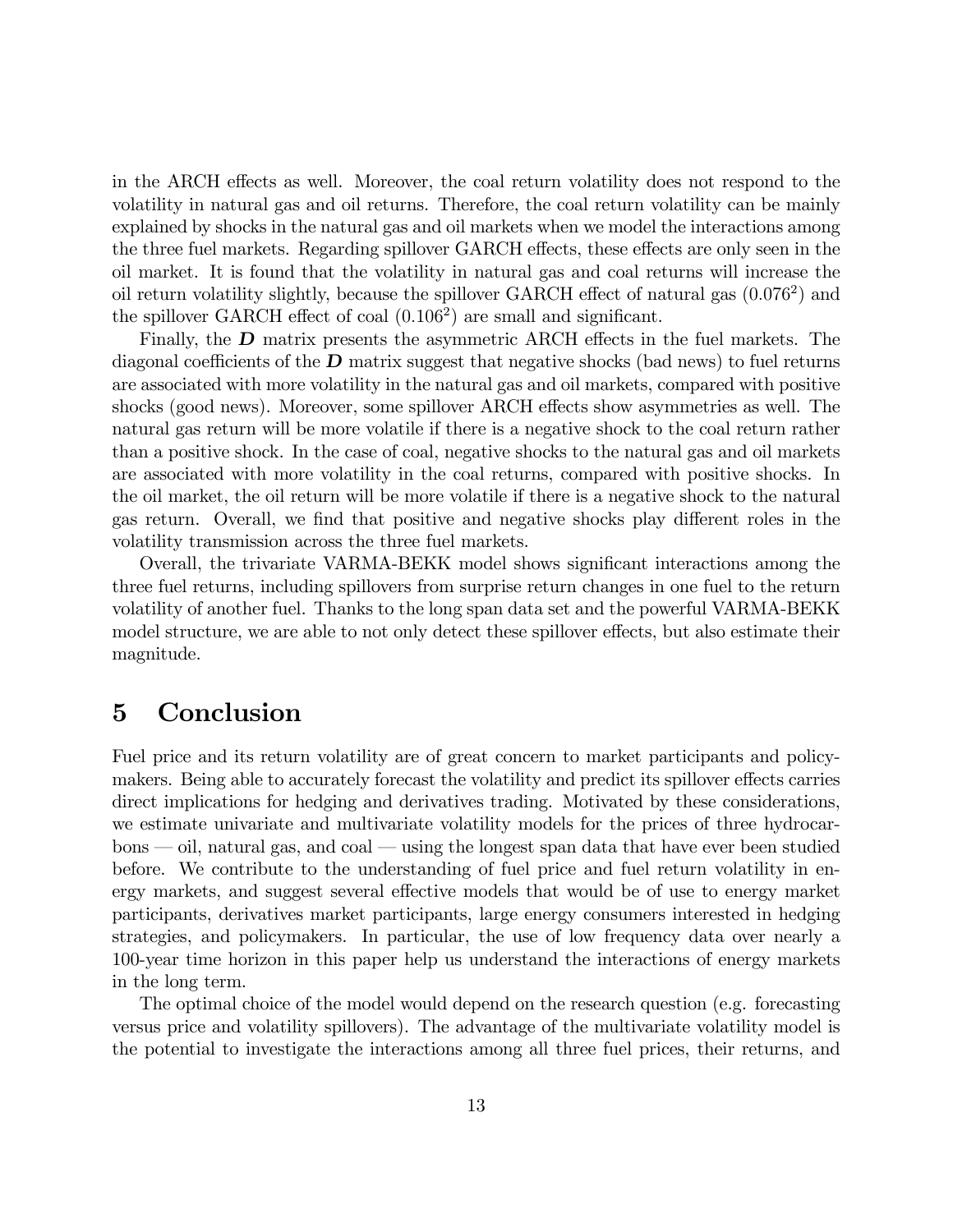their volatilities, which makes it possible for us to discover surprising and significant spillover  $% \mathcal{N}$  ${\rm effects.}$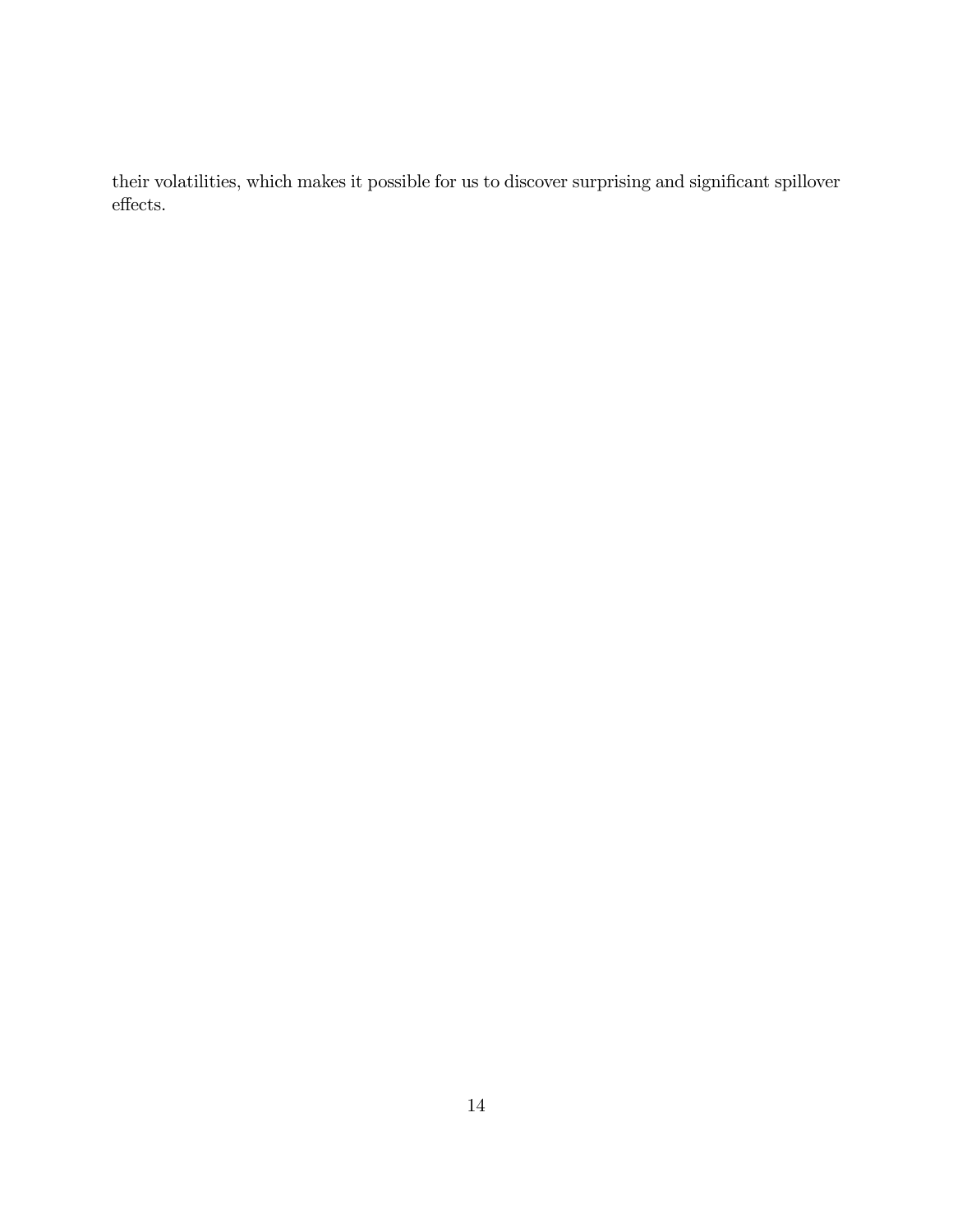# References

- [1] Andrews, D. and W. Ploberger. "Optimal Tests When a Nuisance Parameter is Present Only Under the Alternative." Econometrica 64 (1994), 1383-1414.
- [2] Bauwens, L., S. Laurent, and J.V.K. Rombouts. "Multivariate GARCH Models: A Survey." Journal of Applied Econometrics 21 (2006), 79-109.
- [3] Bollerslev T., R.F. Engle, and J. Wooldridge. "A Capital Asset Pricing Model with Time Varying Covariances." Journal of Political Economy 96 (1988), 143–172.
- $[4]$  Caner, M. and L. Kilian. "Size Distortions of Tests of the Null Hypothesis of Stationarity: Evidence and Implications for the PPP Debate." Journal of International Money and Finance 20 (2001), 639-657.
- [5] Dickey, D.A. and W.A. Fuller. "Likelihood Ratio Tests for Autoregressive Time Series with a Unit Root." *Econometrica* 49 (1981), 1057-1072.
- [6] Drost, F.C. and T.E. Nijman. "Temporal Aggregation of GARCH Process." Economet $rica 61 (1993), 909-927.$
- [7] Efimova, O. and A. Serletis. "Energy Markets Volatility Modelling Using GARCH." Energy Economics 43 (2014), 264-273.
- [8] Elder, J. and A. Serletis. "Oil Price Uncertainty." *Journal of Money, Credit and Banking* 42 (2010), 1137-1159.
- [9] Elliot, G., T.J. Rothenberg, and J.H. Stock. "Efficient Tests for an Autoregressive Unit Root." *Econometrica* 64 (1996), 813-836.
- [10] Engle, R.F. and C.W. Granger. "Cointegration and Error Correction: Representation, Estimation and Testing."  $Econometrica$  55 (1987), 251-276.
- [11] Engle, R.F. and K.F. Kroner. "Multivariate Simultaneous Generalized ARCH." Econometric Theory 11 (1995), 122-150.
- [12] Ewing, B.T., F. Malikb, and O. Ozfidanc. "Volatility Transmission in the Oil and Natural Gas Markets." *Energy Economics* 24 (2002), 525-538.
- [13] Glosten, L.R., R. Jaganathan, and D. Runkle. "On the Relation between the Expected Value and the Volatility of the Normal Excess Return on Stocks." Journal of Finance 48 (1993), 1779-1801.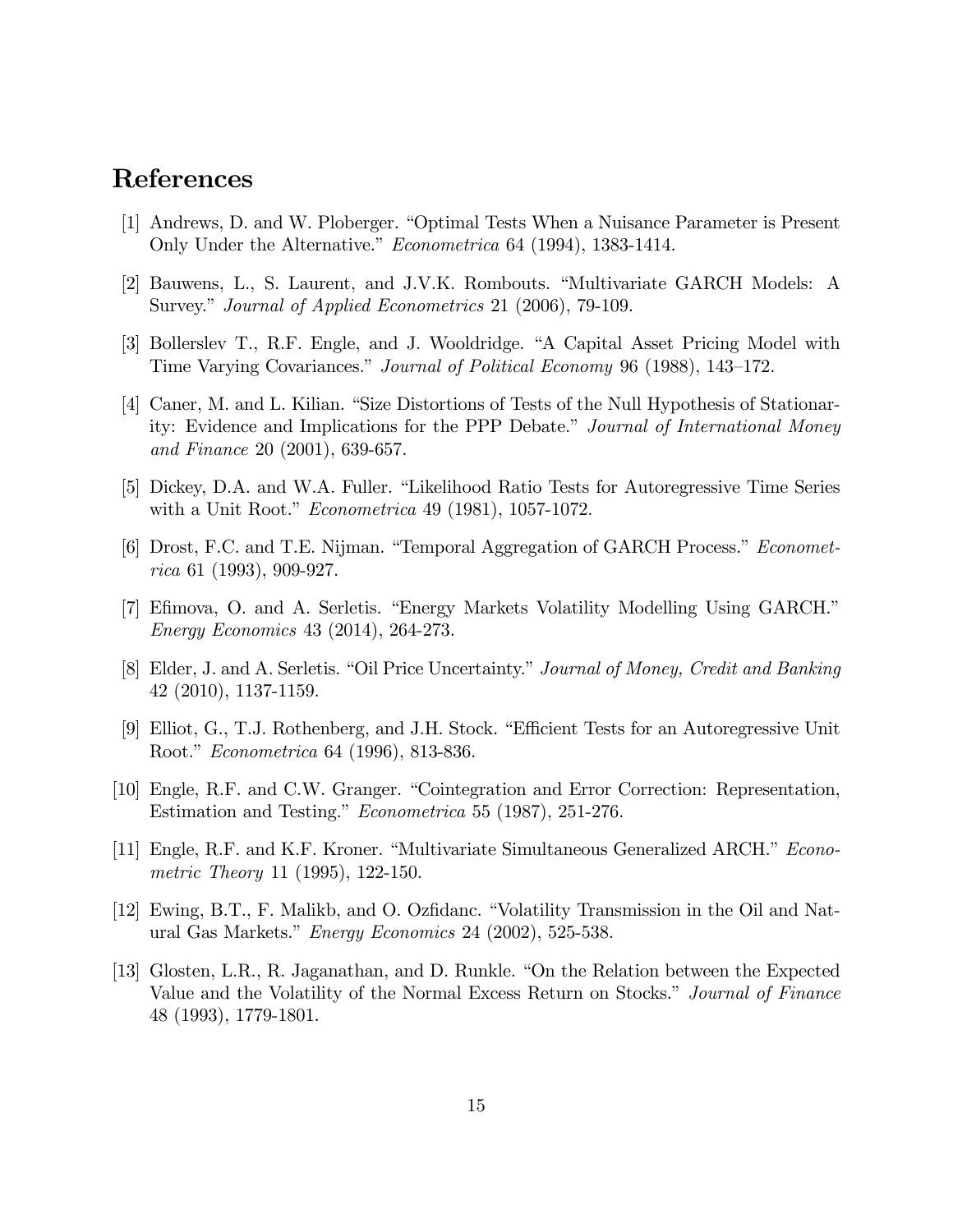- [14] Grier, K.B., O.T. Henry, N. Olekalns, and K. Shields. "The asymmetric Effects of Uncertainty on Inflation and Output Growth." Journal of Applied Econometrics 19 (2004), 551-565.
- [15] Hafner, C.M. "Temporal Aggregation of Multivariate GARCH Processes." *Journal of* Econometrics 142 (2008), 467-483.
- [16] Hansen, B.E. "Approximate Asymptotic  $p$  Values for Structural-Change Tests." Journal of Business and Economic Statistics 15 (1997), 60-67.
- [17] Hossain, N. and A. Serletis. "A Century of Interfuel Substitution in the United States." Mimeo. Department of Economics, University of Calgary (2016).
- [18] Jarque, C.M. and A.K. Bera. "Efficient Tests for Normality, Homoscedasticity, and Serial Independence of Regression Residuals." *Economics Letters* 6 (1980), 255-259.
- [19] Johansen, S. "Statistical Analysis of Cointegration Vectors " Journal of Economic Dynamics and Control 12 (1988), 231-254.
- [20] Kilian. L. "Energy Price Shocks." In: S.N. Durlauf and L.E. Blume (eds), The New Palgrave Dictionary of Economics (Online edition), March 2015, 1-15.
- [21] Kwiatkowski, D., P.C.B. Phillips, P. Schmidt, and Y. Shin. "Testing the Null Hypothesis of Stationarity Against the Alternative of a Unit Root." Journal of Econometrics 54 (1992), 159-178.
- [22] Lee, K., S. Ni, and R.A. Ratti. "Oil Shocks and the Macroeconomy: The Role of Price Variability." The Energy Journal 16  $(1995)$ , 39-56.
- [23] Manthy, R.S. "Natural Resource Commodities A Century of Statistics: Prices, Output, Consumption, Foreign Trade, and Employment in the United States, 1870–1973.<sup>n</sup> Baltimore, MD: Johns Hopkins University Press (1978).
- [24] Nelson, C.R. and C.I. Plosser. "Trends and Random Walks in Macroeconomic Time Series: Some Evidence and Implications." Journal of Monetary Economics 10 (1982), 139-162.
- [25] Pindyck, R.S. and J.J. Rotemberg. "The Excess Co-movement of Commodity Prices." The Energy Journal 100 (1990), 1173-1189.
- $[26]$  Rahman, S. and A. Serletis. "Oil Price Uncertainty and the Canadian Economy: Evidence from a VARMA, GARCH-in-Mean, Asymmetric BEKK Model." Energy Economics 34 (2012), 603-610.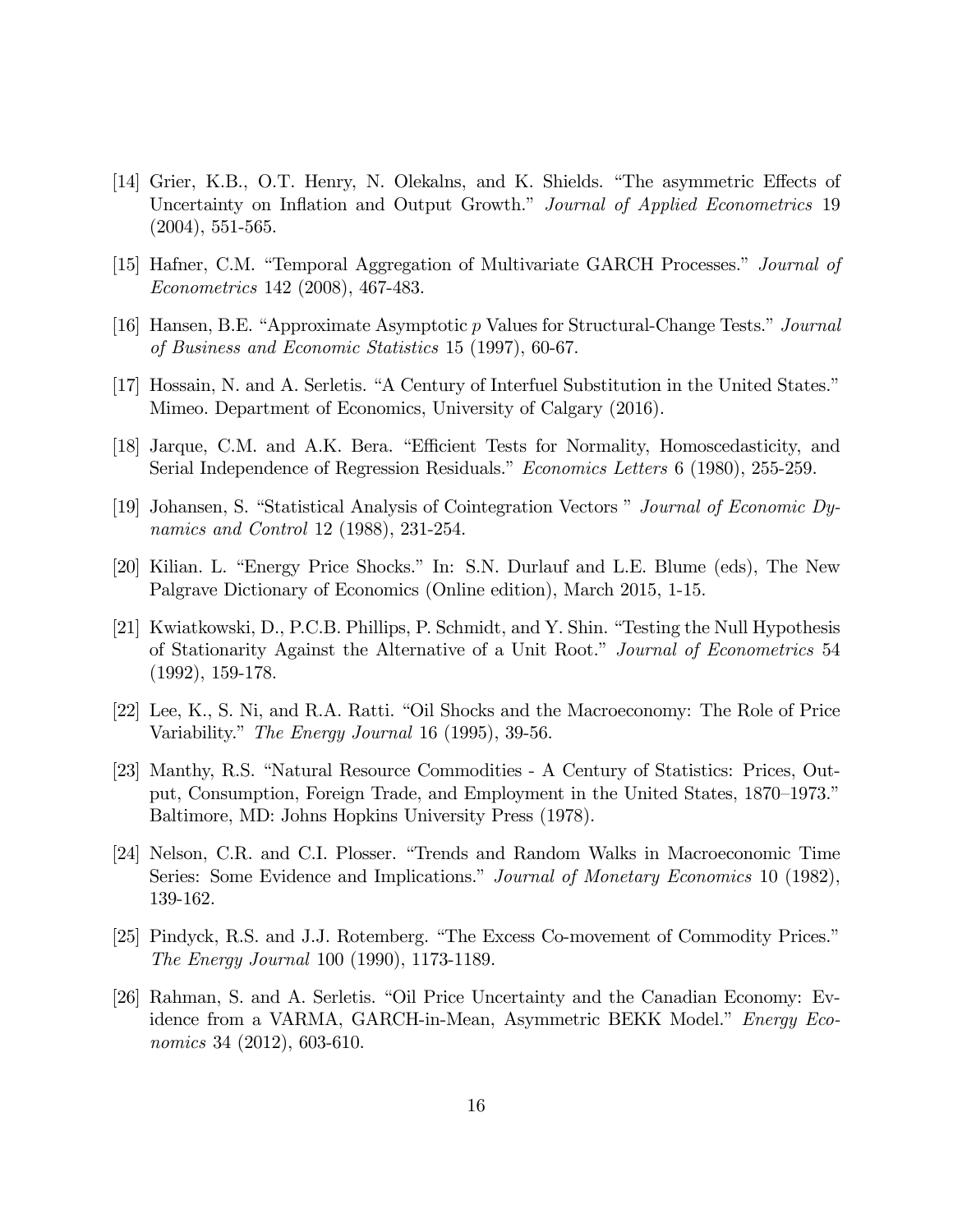- [27] Sadorsky, P. "Correlations and Volatility Spillovers between Oil Prices and the Stock Prices of Clean Energy and Technology Companies." Energy Economics 34 (2012), 248-255.
- [28] Serletis, A. and A. Shahmoradi. "Measuring and Testing Natural Gas and Electricity Markets Volatility: Evidence from Alberta's Deregulated Markets." Studies in Nonlinear Dynamics  $\mathcal C$  Econometrics 10 (2006), Article 10.
- [29] Worthington, A., A. Kay-Spratley, and H. Higgs. "Transmission of Prices and Price Volatility in Australian Electricity Spot Markets: A Multivariate GARCH Analysis." Energy Economics 27 (2005), 337–350.
- [30] Yatchew, A. and D. Dimitropoulos. "Discerning Trends in Commodity Prices." Macroeconomic Dynamics (2015, forthcoming).
- [31] Zivot, E. "Practical Issues in the Analysis of Univariate GARCH Models." In T.G. Anderson, R.A. Davis, J.-P. Kreiss, and T. Mikosch (eds), Handbook of Financial Time Series. Springer (2009), 113-156.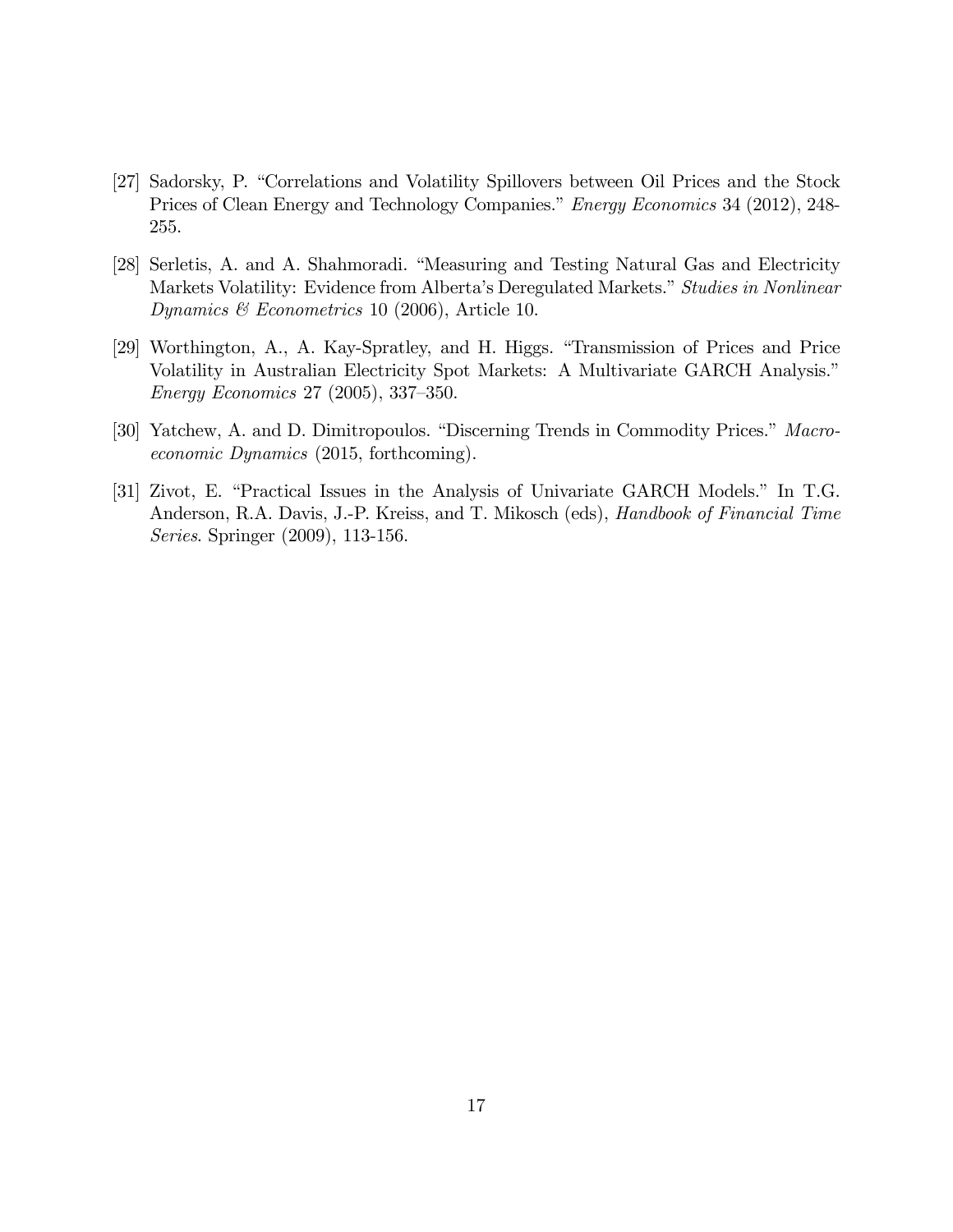# **Figure 1. Logged Oil Price and Its Growth Rate**

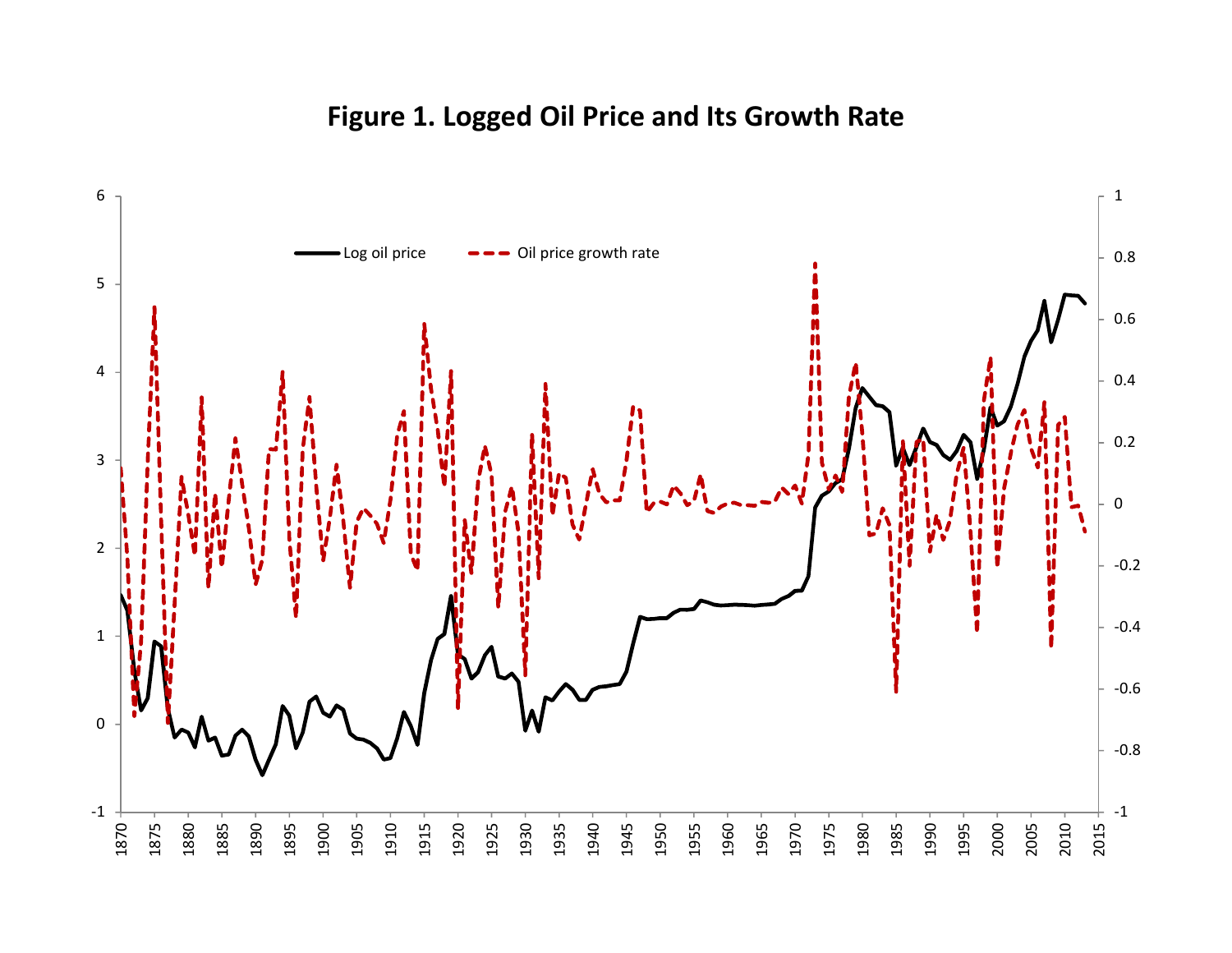# **Figure 2. Logged Natural Gas Price and Its Growth Rate**

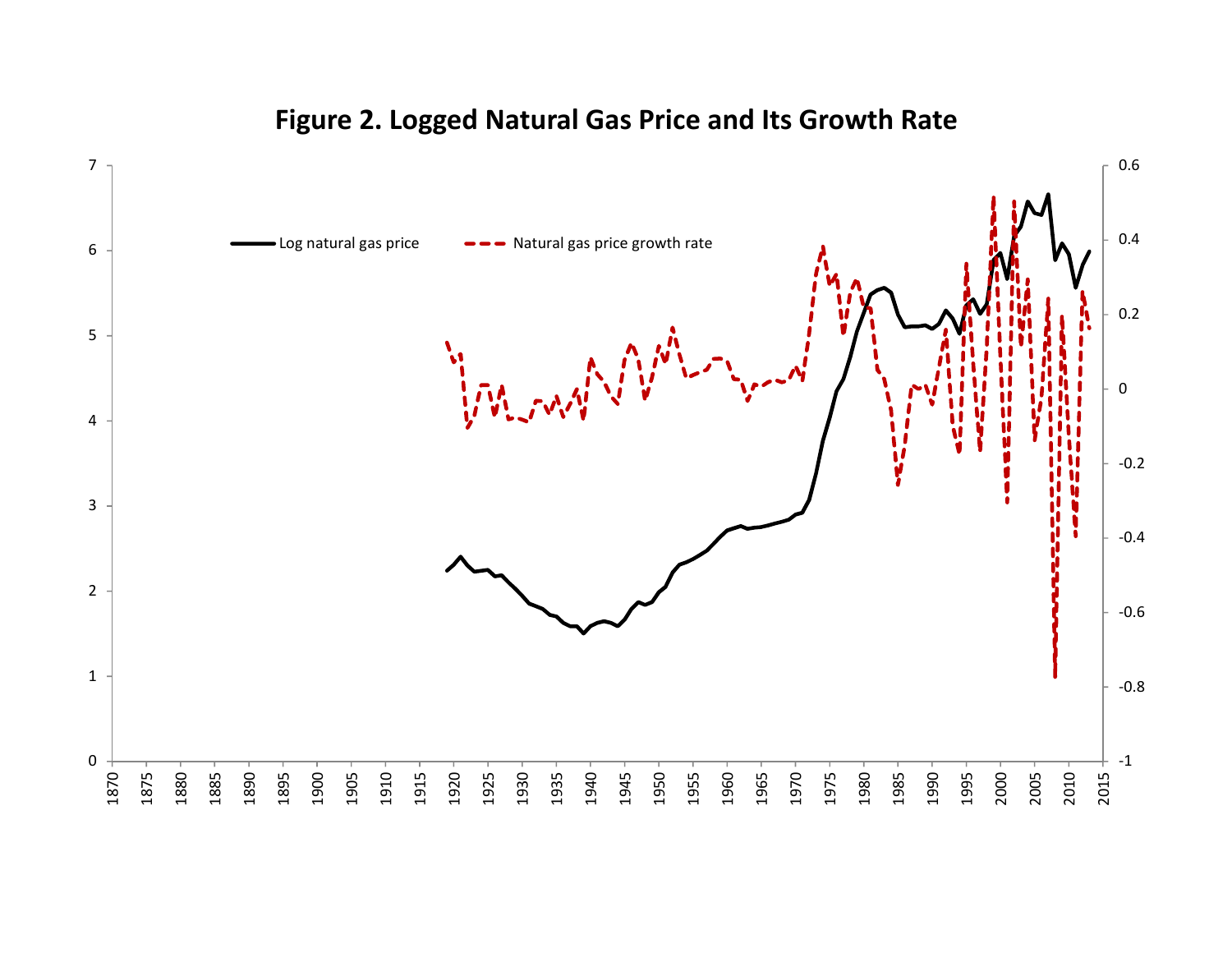

# **Figure 3. Logged Coal Price and Its Growth Rate**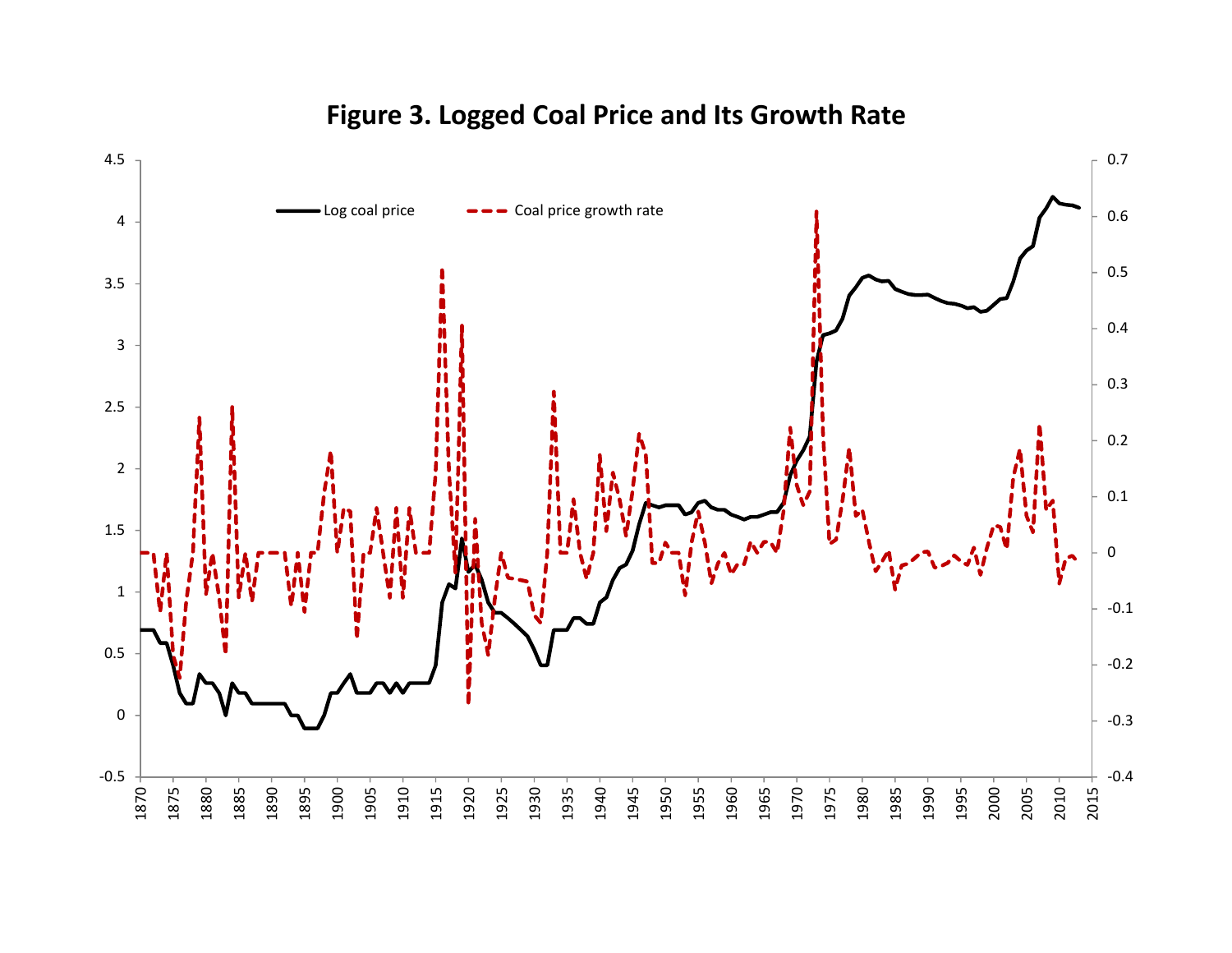|               |       |          |                                    | $p$ -values |           |
|---------------|-------|----------|------------------------------------|-------------|-----------|
| <b>Series</b> | Mean  | Variance | <b>Skewness</b>                    | kurtosis    | Normality |
|               |       |          |                                    |             |           |
|               |       |          | A. Log levels                      |             |           |
| Oil           | 1.385 | 2.295    | 0.000                              | 0.167       | 0.000     |
| Natural gas   | 3.566 | 2.868    | 0.131                              | 0.004       | 0.003     |
| Coal          | 1.574 | 1.831    | 0.008                              | 0.005       | 0.000     |
|               |       |          | B. First differences of log levels |             |           |
| Oil           | 0.024 | 0.058    | 0.165                              | 0.000       | 0.000     |
| Natural gas   | 0.041 | 0.030    | 0.005                              | 0.000       | 0.000     |
| Coal          | 0.024 | 0.014    | 0.000                              | 0.000       | 0.000     |

### Table 1. Summary statistics

Note: Sample period, annual observations, 1870-2014 for oil and coal and 1919-2014 for natural gas.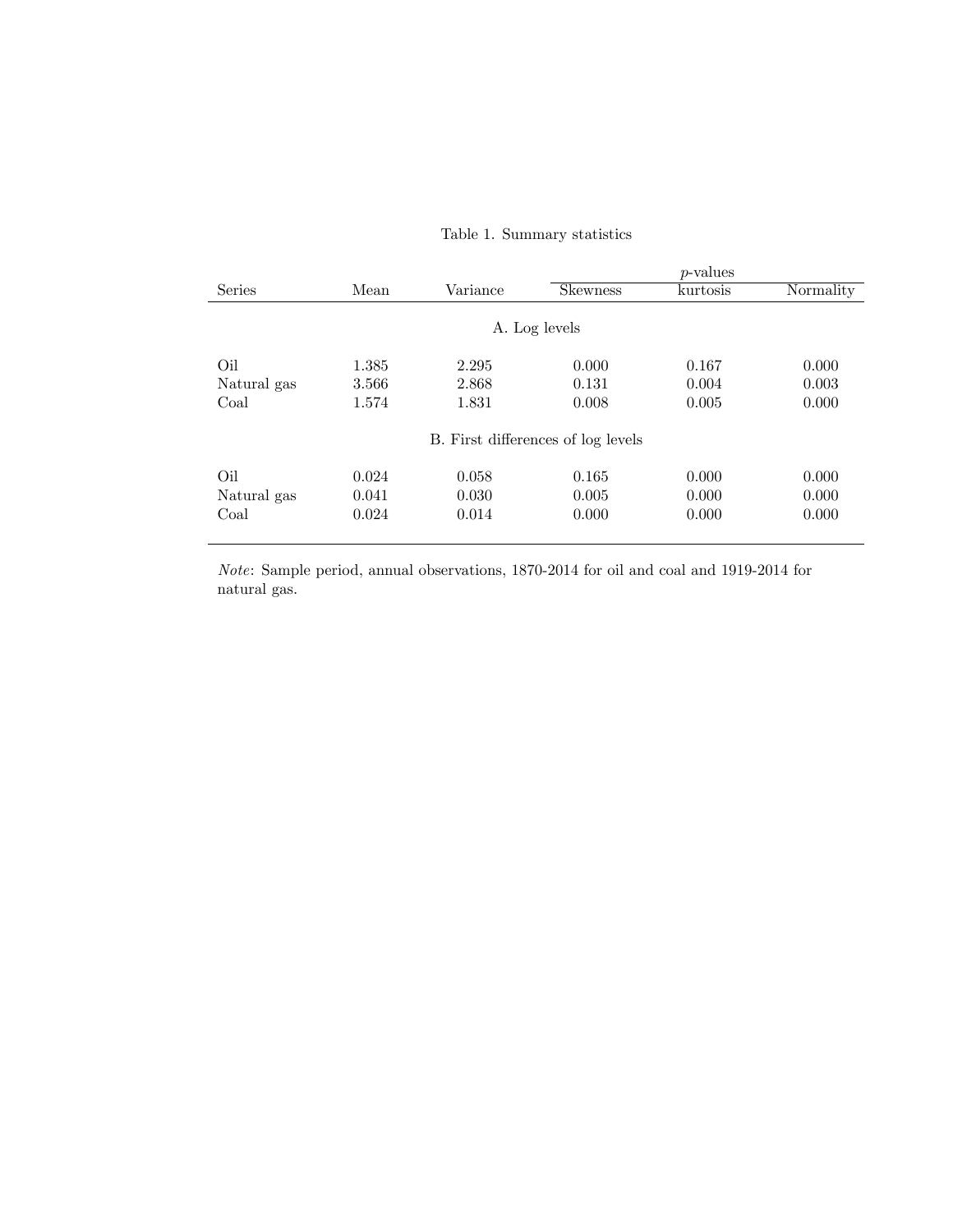|             | A. Logged levels           |       |                      | B. First differences of log levels |       |       |
|-------------|----------------------------|-------|----------------------|------------------------------------|-------|-------|
|             | Natural gas<br>Coal<br>Oil |       | Oil                  | Natural gas                        | Coal  |       |
|             |                            |       |                      |                                    |       |       |
| Oil         |                            | 0.978 | 0.986                |                                    | 0.507 | 0.619 |
| Natural gas | 0.978                      |       | 0.990                | 0.507                              |       | 0.321 |
| Coal        | 0.986                      | 0.990 |                      | 0.619                              | 0.321 |       |
|             |                            |       |                      |                                    |       |       |
|             | $\chi^2(3) = 724.811$      |       | $\chi^2(3) = 74.145$ |                                    |       |       |
|             |                            |       |                      |                                    |       |       |

Table 2. Contemporaneous correlations between prices

Note: Sample period, annual data, 1919-2014.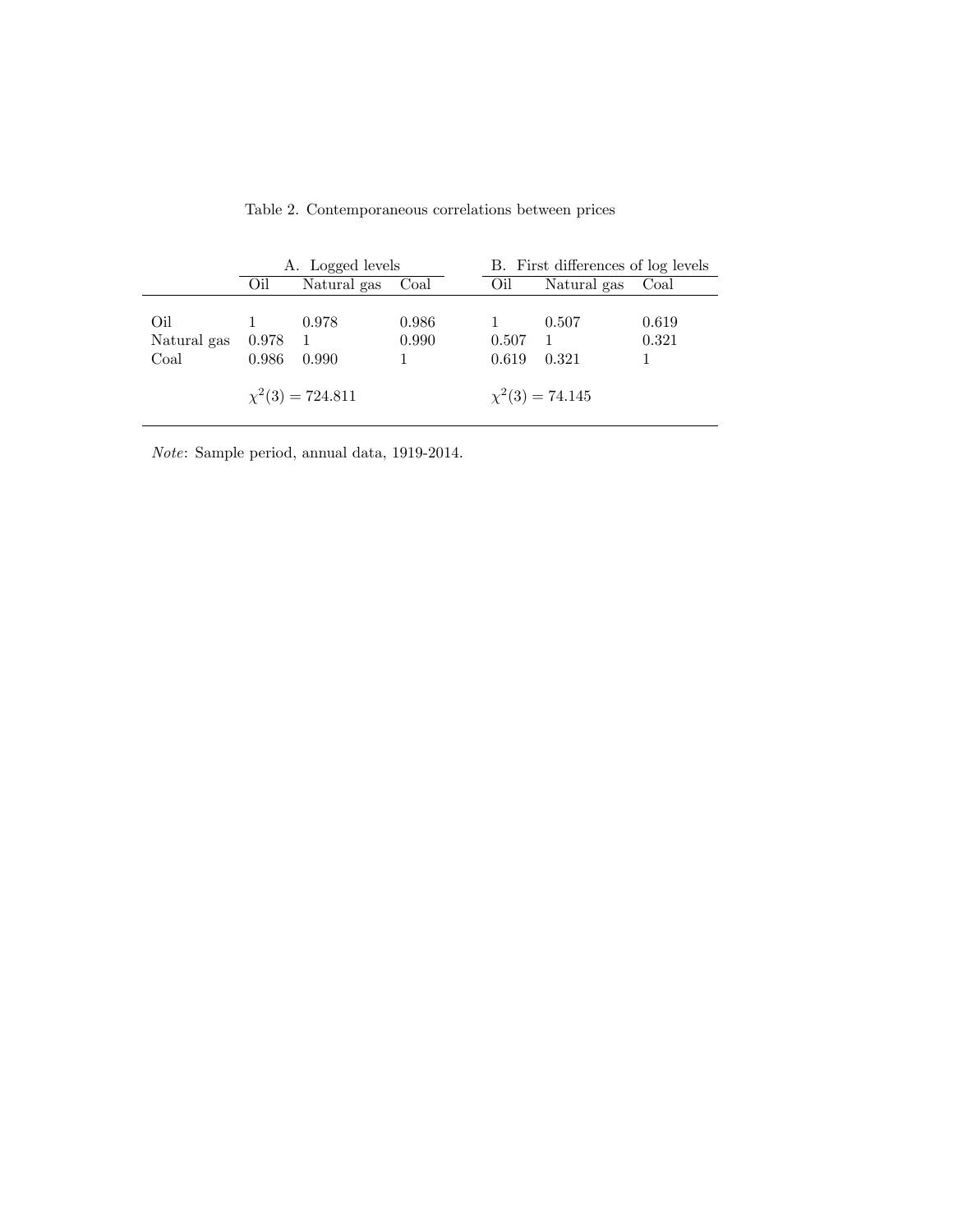

# **Figure 4. Logs of Oil, Natural Gas, and Coal Prices**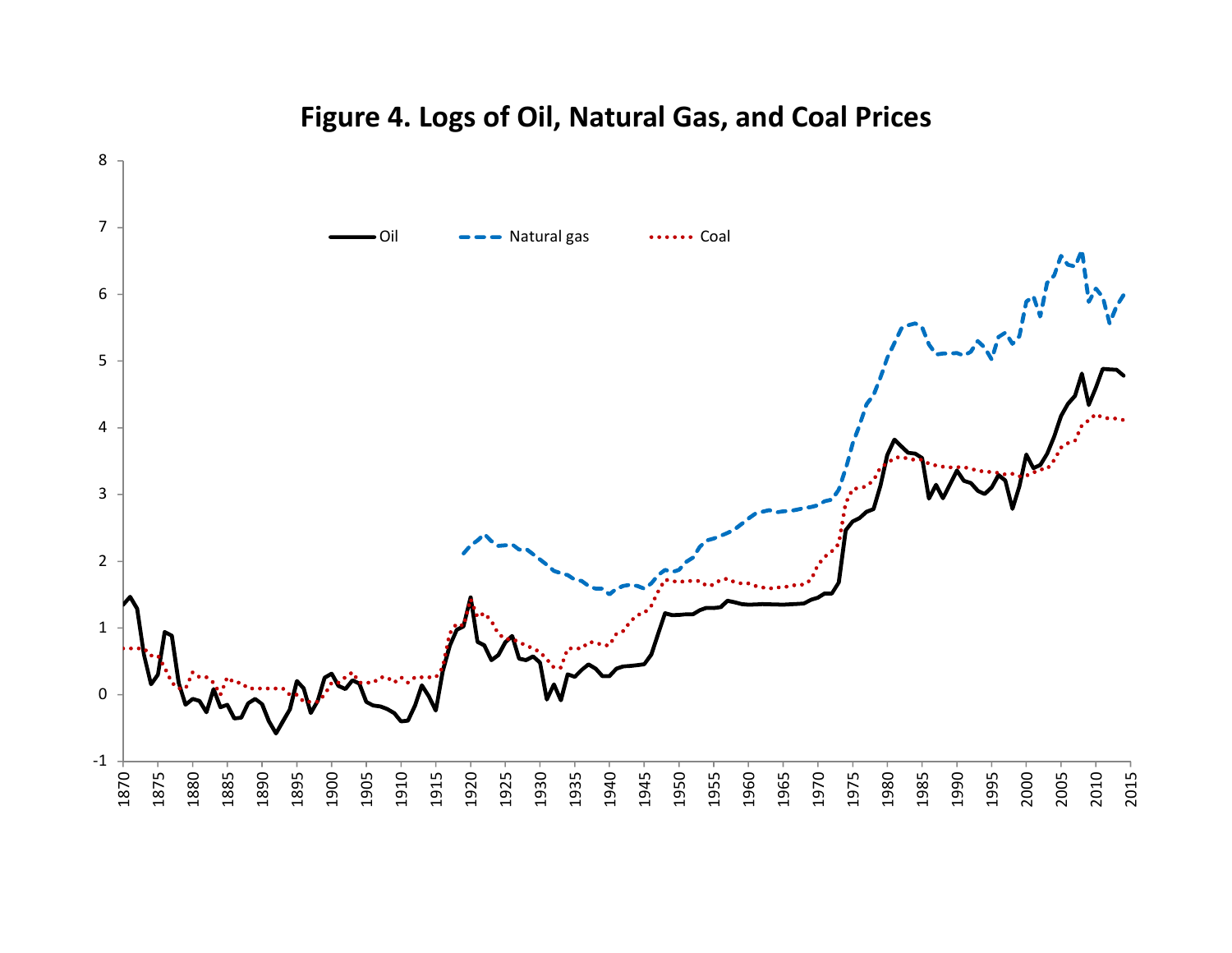|  |  | Table 3. Unit Root and Stationary Tests |  |
|--|--|-----------------------------------------|--|
|  |  |                                         |  |

| <b>Test</b> |          |                             |             |          |  |  |  |
|-------------|----------|-----------------------------|-------------|----------|--|--|--|
| Series      | ADF      | DF-GLS                      | <b>KPSS</b> | Decision |  |  |  |
|             |          |                             |             |          |  |  |  |
|             |          | A. Logged levels            |             |          |  |  |  |
|             |          |                             |             |          |  |  |  |
| Oil         | $-2.303$ | $-0.866$                    | 0.530       | I(1)     |  |  |  |
| Natural gas | $-3.154$ | $-2.054$                    | 0.304       | I(1)     |  |  |  |
| Coal        | $-3.196$ | $-1.539$                    | 0.458       | I(1)     |  |  |  |
|             |          |                             |             |          |  |  |  |
|             |          | B. Logged first differences |             |          |  |  |  |
|             |          |                             |             |          |  |  |  |
| Oil         | $-8.723$ | $-8.846$                    | 0.049       | I(0)     |  |  |  |
| Natural gas | $-3.377$ | $-3.138$                    | 0.116       | I(0)     |  |  |  |
| Coal        | $-9.690$ | $-9.710$                    | 0.061       | I(0)     |  |  |  |
|             |          |                             |             |          |  |  |  |

Notes: Sample period, annual observations, 1870-2014 for oil and coal and 1919-2014 for natural gas. The  $1\%$  and  $5\%$  critical values are  $-4.023$  and  $-3.441$ for the ADF test,  $-3.529$  and  $-2.988$  for the DF-GLS test, and  $0.216$  and  $0.146$  for the KPSS test, respectively.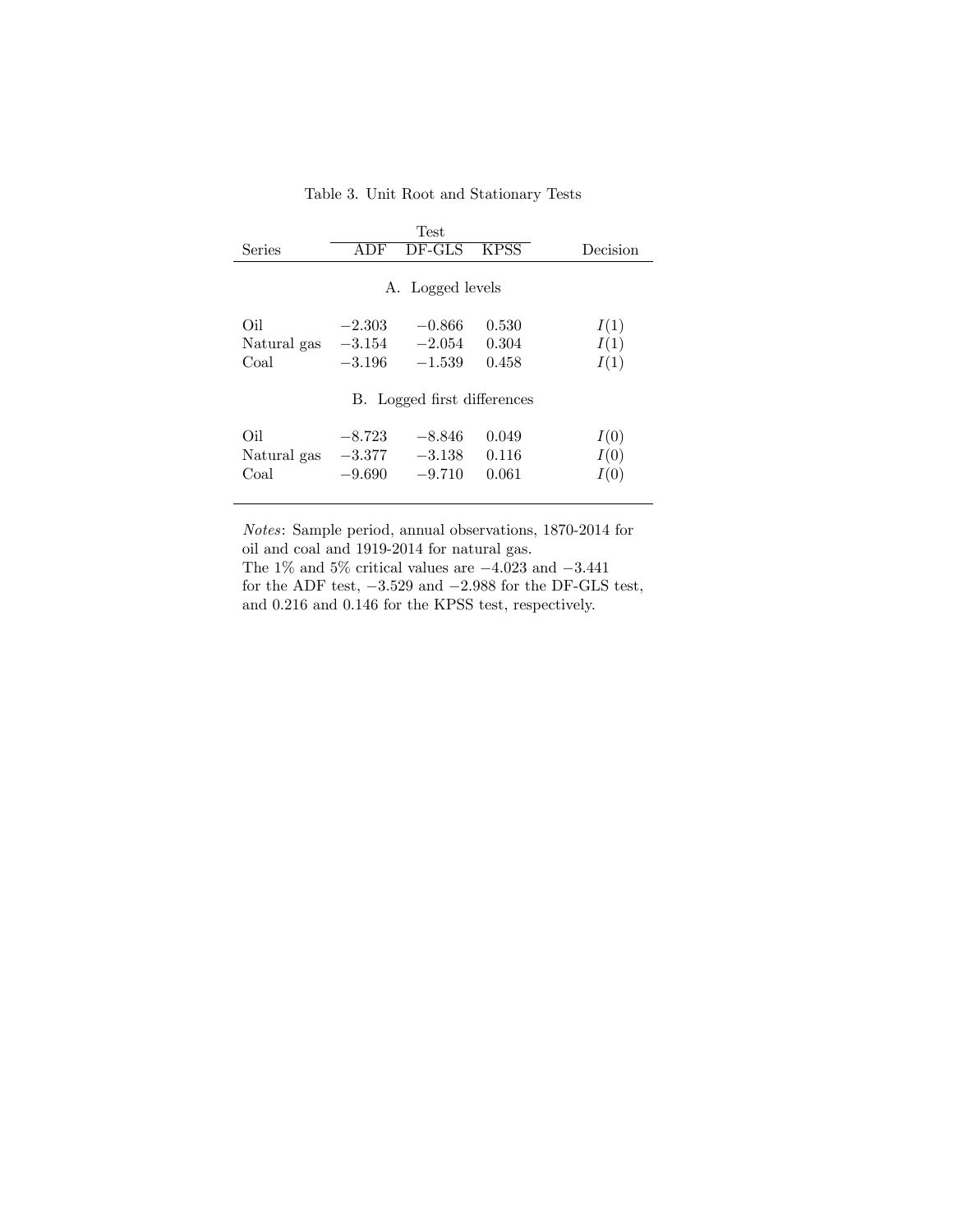### Table 4. Univariate GARCH oil models

|                                                                                                                    | <b>GARCH</b> model                                                                      |                                                                                            |  |  |  |
|--------------------------------------------------------------------------------------------------------------------|-----------------------------------------------------------------------------------------|--------------------------------------------------------------------------------------------|--|--|--|
| Coefficient                                                                                                        | <b>Baseline</b>                                                                         | Extended                                                                                   |  |  |  |
| A. Conditional mean equation                                                                                       |                                                                                         |                                                                                            |  |  |  |
| Constant<br>$h_t$                                                                                                  | 0.018(0.364)                                                                            | 0.006(0.591)<br>0.418(0.062)                                                               |  |  |  |
|                                                                                                                    | B. Conditional variance equation                                                        |                                                                                            |  |  |  |
| Constant<br>$\varepsilon_{t-1}^2$<br>$h_{t-1}$<br>$\varepsilon_{t-1}^2 I_{\varepsilon < 0} (\varepsilon_{t-1})$    | 0.010(0.217)<br>0.293(0.262)<br>0.622(0.005)<br>$-0.152(0.463)$                         | 0.000(0.280)<br>1.143(0.000)<br>0.612(0.000)<br>$-0.780(0.011)$                            |  |  |  |
|                                                                                                                    | C. Standardized residual diagnostics                                                    |                                                                                            |  |  |  |
| Mean<br>Standard error<br>Variance<br>Skeweness<br>Kurtosis<br>Jarque-Bera<br>Q(10)<br>$Q^2(10)$<br>Log likelihood | 0.023<br>1.012<br>1.024<br>(0.694)<br>(0.000)<br>(0.000)<br>(0.230)<br>(0.983)<br>5.047 | $-0.021$<br>1.009<br>1.019<br>(0.571)<br>(0.000)<br>(0.000)<br>(0.075)<br>(0.801)<br>8.583 |  |  |  |
| D. Structural break tests                                                                                          |                                                                                         |                                                                                            |  |  |  |
| Andrews-Quandt<br>Andrews-Ploberger                                                                                | 1972 (0.388)<br>1972 (0.572)                                                            | 1892 (0.139)<br>1892 (0.126)                                                               |  |  |  |

Notes: Sample period, annual data, 1870-2014. Numbers in parentheses are p-values.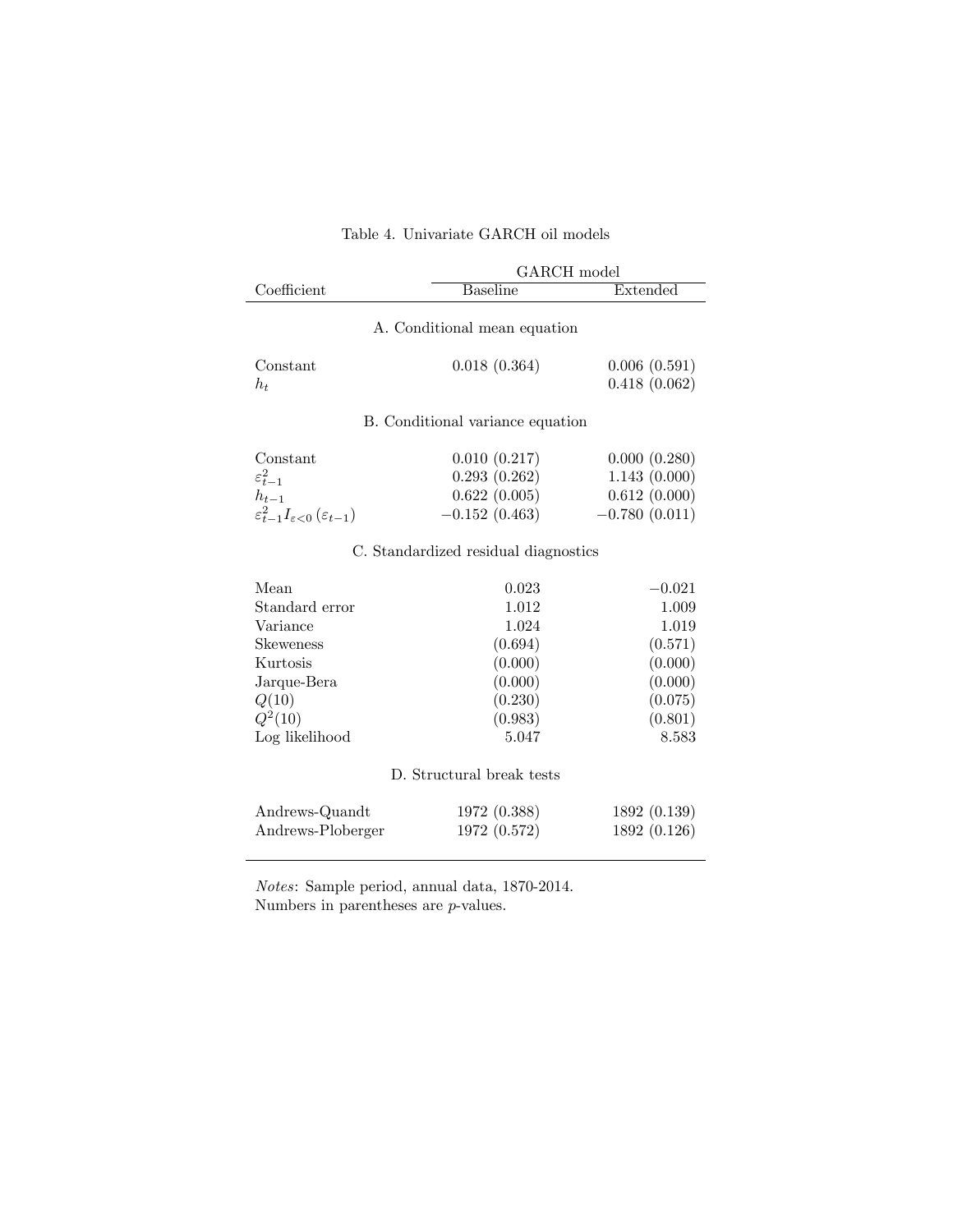### Table 5. Univariate GARCH natural gas models

|                                                               | GARCH model                          |                 |  |  |
|---------------------------------------------------------------|--------------------------------------|-----------------|--|--|
| Coefficient                                                   | <b>Baseline</b>                      | Extended        |  |  |
|                                                               | A. Conditional mean equation         |                 |  |  |
| Constant                                                      | 0.034(0.026)                         | 0.021(0.238)    |  |  |
| $\varepsilon_{t-1}$                                           | 0.446(0.001)                         | 0.433(0.003)    |  |  |
| $\varepsilon_{t-2}$                                           | 0.279(0.013)                         | 0.308(0.009)    |  |  |
| $\varepsilon_{t-3}$                                           | 0.319(0.002)                         | 0.327(0.000)    |  |  |
| $h_t$                                                         |                                      | 1.698(0.094)    |  |  |
|                                                               | B. Conditional variance equation     |                 |  |  |
| Constant                                                      | 0.000(0.157)                         | 0.000(0.157)    |  |  |
| $\varepsilon_{t-1}^2$                                         | 0.525(0.013)                         | 0.552(0.013)    |  |  |
| $h_{t-1}$                                                     | 0.666(0.000)                         | 0.651(0.000)    |  |  |
| $\varepsilon_{t-1}^2 I_{\varepsilon < 0} (\varepsilon_{t-1})$ | $-0.212(0.499)$                      | $-0.206(0.544)$ |  |  |
|                                                               | C. Standardized residual diagnostics |                 |  |  |
| Mean                                                          | $-0.005$                             | $-0.067$        |  |  |
| Standard error                                                | 0.999                                | 0.999           |  |  |
| Variance                                                      | 0.998                                | 0.998           |  |  |
| Skeweness                                                     | (0.331)                              | (0.558)         |  |  |
| Kurtosis                                                      | (0.166)                              | (0.097)         |  |  |
| Jarque-Bera                                                   | (0.219)                              | (0.190)         |  |  |
| Q(10)                                                         | (0.109)                              | (0.092)         |  |  |
| $Q^2(10)$                                                     | (0.869)                              | (0.897)         |  |  |
| Log likelihood                                                | 75.139                               | 76.439          |  |  |
|                                                               | D. Structural break tests            |                 |  |  |
| Andrews-Quandt                                                | 1985(0.160)                          | 1985(0.158)     |  |  |
| Andrews-Ploberger                                             | 1985 (0.152)                         | 1985 (0.107)    |  |  |

Notes: Sample period, annual data, 1919-2014. Numbers in parentheses are p-values.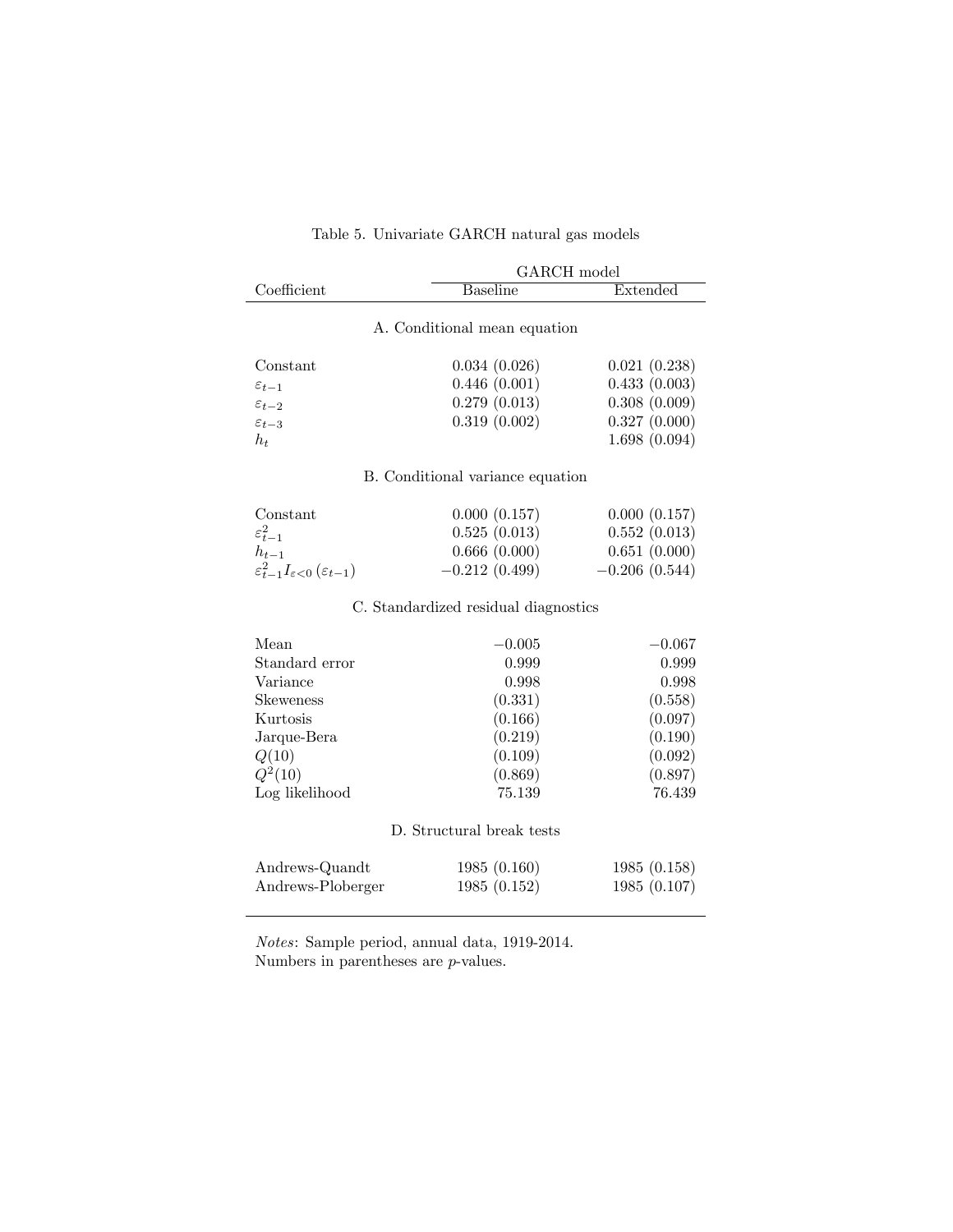#### Table 6. Univariate GARCH coal models

|                                                               | GARCH model                                                    |                              |  |  |
|---------------------------------------------------------------|----------------------------------------------------------------|------------------------------|--|--|
| Coefficient                                                   | <b>Baseline</b>                                                | Extended                     |  |  |
|                                                               | A. Conditional mean equation                                   |                              |  |  |
| Constant                                                      | $-0.009(0.043)$                                                | $-0.010(0.009)$              |  |  |
| $\Delta \ln c_{t-1}$<br>$h_t$                                 | 0.209(0.128)                                                   | 0.143(0.282)<br>0.328(0.349) |  |  |
|                                                               | B. Conditional variance equation                               |                              |  |  |
| Constant                                                      | 0.000(0.571)                                                   | 0.000(0.583)                 |  |  |
| $\varepsilon_{t-1}^2$                                         | 1.075(0.000)                                                   | 1.057(0.000)                 |  |  |
| $h_{t-1}$                                                     | 0.530(0.000)                                                   | 0.546(0.000)                 |  |  |
| $\varepsilon_{t-1}^2 I_{\varepsilon < 0} (\varepsilon_{t-1})$ | $-0.280(0.538)$                                                | $-0.317(0.345)$              |  |  |
|                                                               | C. Standardized residual $(\widehat{\varepsilon})$ diagnostics |                              |  |  |
| Mean                                                          | 0.249                                                          | 0.219                        |  |  |
| Standard error                                                | 0.971                                                          | 0.978                        |  |  |
| Variance                                                      | 0.942                                                          | 0.957                        |  |  |
| <b>Skeweness</b>                                              | (0.000)                                                        | (0.000)                      |  |  |
| Kurtosis                                                      | (0.000)                                                        | (0.001)                      |  |  |
| Jarque-Bera                                                   | (0.000)                                                        | (0.000)                      |  |  |
| Q(10)                                                         | (0.448)                                                        | (0.399)                      |  |  |
| $Q^2(10)$                                                     | (0.541)                                                        | (0.569)                      |  |  |
| Log likelihood                                                | 120.747                                                        | 121.215                      |  |  |
|                                                               | D. Structural break tests                                      |                              |  |  |
| Andrews-Quandt                                                | 1969 (0.820)                                                   | 1978 (0.674)                 |  |  |
| Andrews-Ploberger                                             | 1969 (0.658)                                                   | 1978 (0.436)                 |  |  |

Notes: Sample period, annual data, 1870-2014. Numbers in parentheses are p-values.